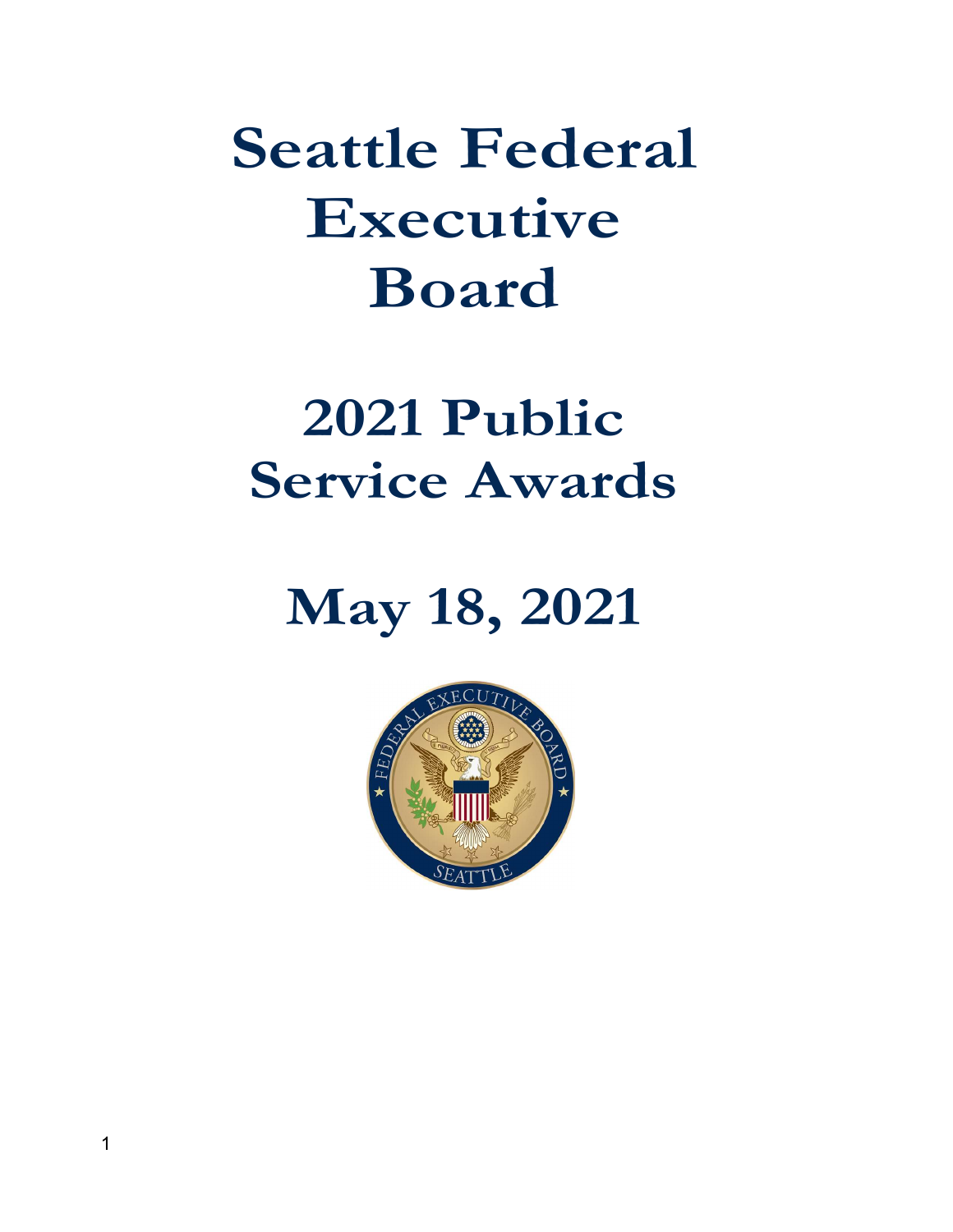# 2021 Seattle Federal Executive Board Public Service Award Ceremony Program

May 18, 12:00 pm Pacific, by Zoom (Participant login: https://youtu.be/gSMSNrdI9ZM)



Message from the Chair-- 2021

Greetings from the SFEB Board and thank you for joining us to celebrate accomplishments of some of our colleagues this past year. We appreciate everyone who nominated their employees, recorded videos for their staff, and contributed in other ways to make this virtual event happen. Special thanks also to our special guest speaker Guest Speaker Acting U.S. Attorney Tessa Gorman for joining us on May 18<sup>th</sup>.

. Congratulations to all the staff who went above and beyond to deliver extraordinary public service.

Jennifer Watson, Chair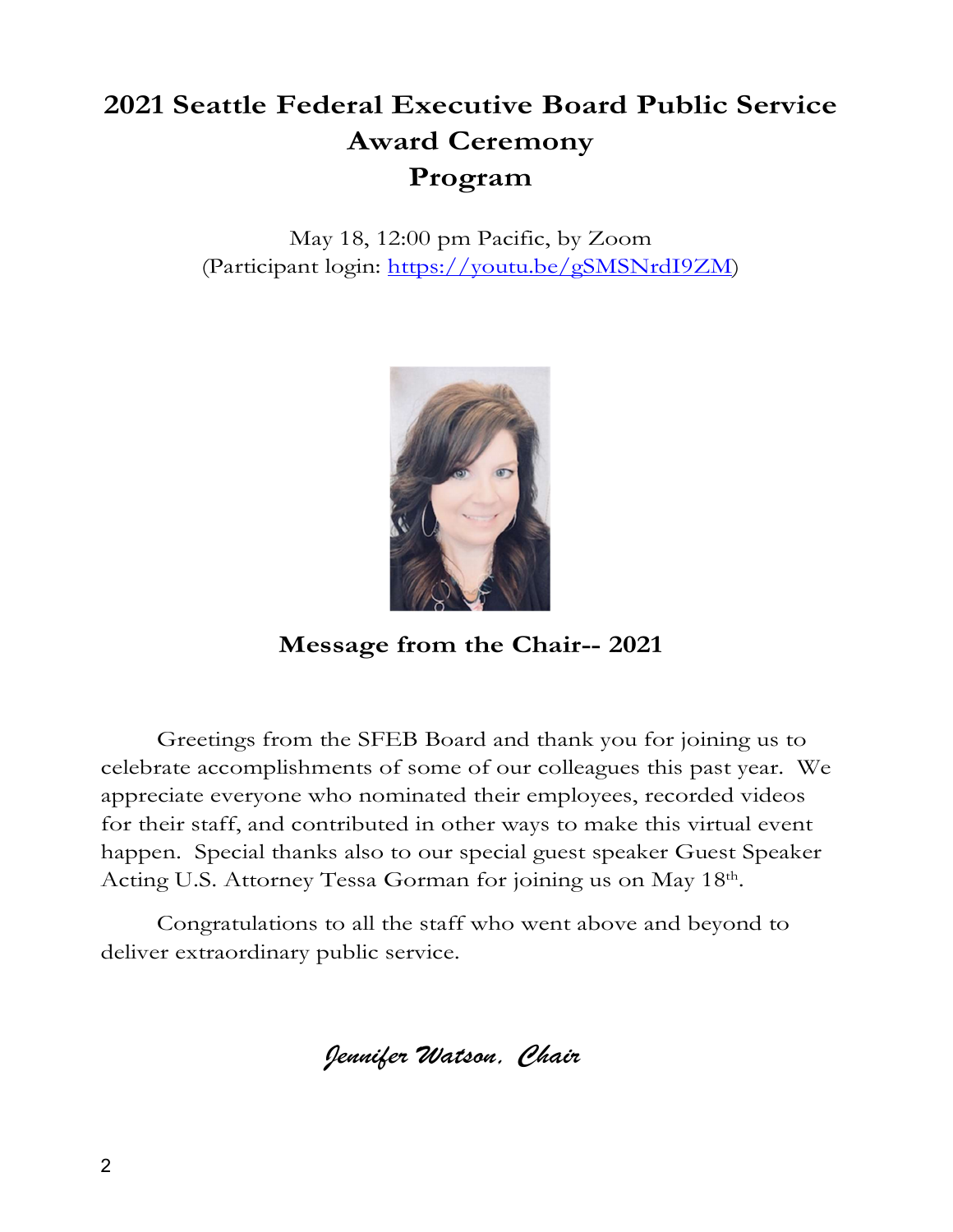## U.S. Department of Housing and Urban Development

Presented by Michael Look Deputy Regional Administrator, Region 10

#### Diane Schooley

Diane Schooley is Secretary to the Department of Housing and Urban Development's Region X Regional Administrator and is the one front-line customer service staff for HUD's Seattle Regional Office. In calendar year 2020 she responded to over 1,600 customer service requests (phone calls, walk-ins, voicemails, or emails) in addition to her work responding to Congressional and White House correspondence, public correspondence, scheduling, routing mail and other tasks. In the past 12 months she's had to pick up the customer service load that had been the responsibility of another staff who transferred to another office and train / guide another back-up staff person. Through the pressures of new and changing reporting systems, Diane's perspective as an end user is valued by her supervisors and she regularly provides constructive feedback. Amid the challenges in the lack of availability of resources in the community for homeless persons, renters, and families facing foreclosure, Diane has approached and served each and every customer with the proper mix of professionalism, empathy, care, and accurate information. Through the coronavirus pandemic and working from home, Diane has always been ready with a bright "smilethrough-the-telephone" for customers in need of help.

#### HUD's Office of General Counsel Team (Attorneys Roxane Broadhead, Jennifer Evert, Kyra Perrigo, Mary Shirley, and Paralegal Geoff Navaja)

During the period of April 1, 2020 through March 31, 2021, attorneys Roxane Broadhead, Jennifer Evert, Kyra Perrigo, Mary Shirley, and paralegal Geoff Navaja successfully reviewed and closed 115 Multifamily and Healthcare projects despite being placed on mandatory telework at the start of the COVID pandemic. This amazing team completed their full reviews of each of these deals and coordinated with their clients and leadership to assure all packages were complete, all regulatory requirements were met, and all required signatures were obtained, all while operating under pandemic telework protocols which were being created as they went. Through their extraordinary work ethic, embracing technology, and innovative methods, this team closed a record number of deals in a single year without the office resources they have always relied upon.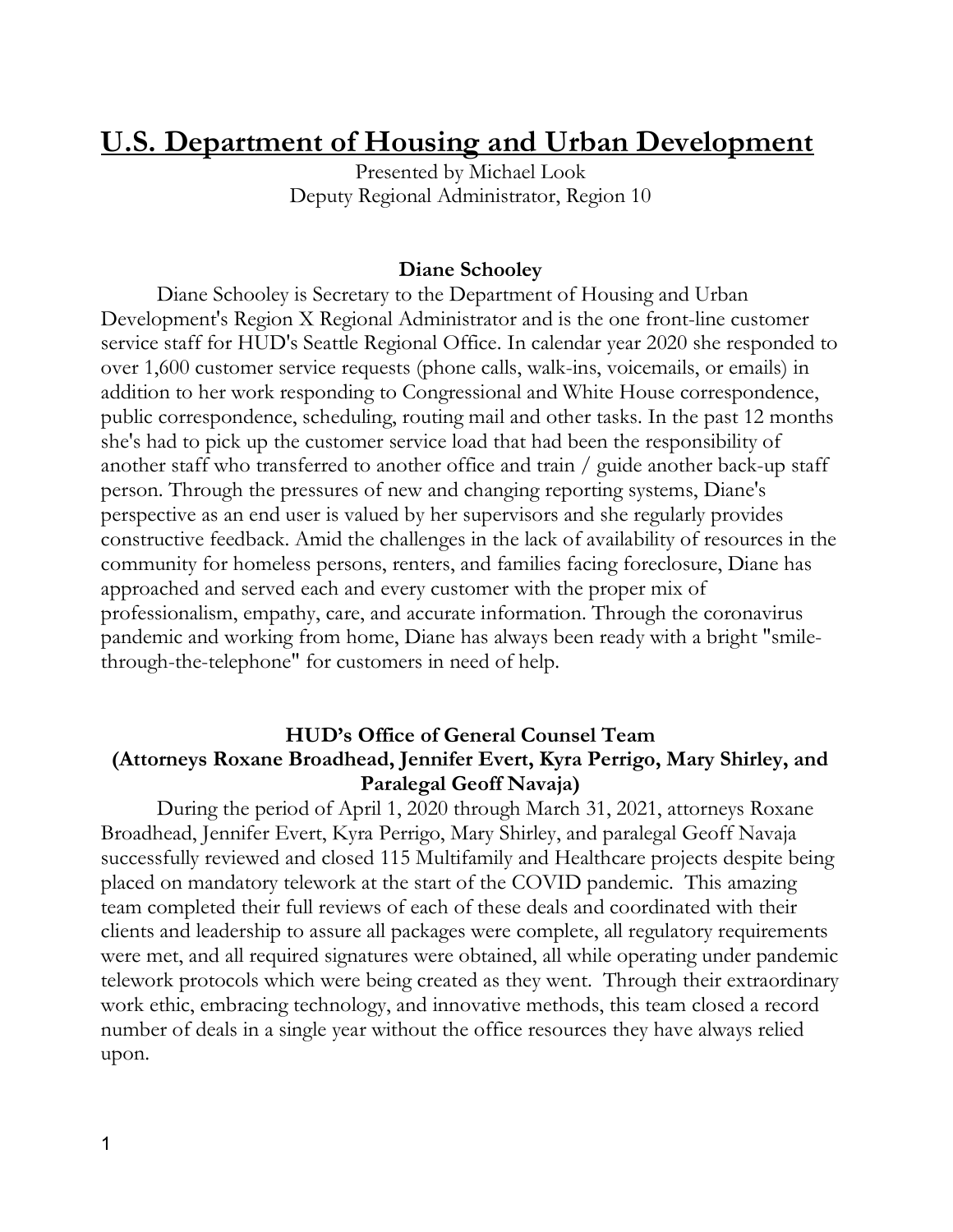#### Daniel Raymond

Few people exemplify teamwork and Federal leadership in every aspect of their lives like Dan Raymond.

Dan serves as an Employee and Labor Relations (ELR) Specialist for Region 10. In this role, Dan excels in his responsibility to ensure that the agency's personnel policies and procedures are administered fairly, that any workplace inefficiencies are addressed, and that managers are supported in their efforts to maintain a team that is equipped to effectively accomplish HUD's mission. Dan takes his role very seriously, often introducing new initiatives to streamline processes for management in order to address workplace issues. Dan goes above and beyond his regional responsibilities, supporting the ELR operation nationwide by stepping in to serve on several personnel data systems teams which will have impact for over 5000 managers and employees across the agency. On these cross-functional teams, Dan collaborates with a large group of experts from both within and outside of ELR, representing the division and ELR's needs extremely well, while considering the viewpoints of other areas. His work on these teams has required a great deal of commitment in being sequestered for vendor reviews and working for months with fellow stakeholders to select new agencywide systems to improve employee services on a national level.

Even more amazing than Dan's accomplishments at HUD, Dan exhibits true leadership for his country, holding the rank of Lieutenant Colonel and serving as the Commander of the 2nd Battalion 205th Regiment with the Washington Army National Guard. Dan balances his work duties while overseeing a large unit of army officers working to protect all Americans. Dan is certified as a Master Parachutist, and it is quite common to catch Dan juggling his work duties while sitting in the barracks in fatigues, or after he has just jumped out of a plane in a military drill. Dan is also an active father, and the recent recipient of an MBA. Dan manages all these responsibilities with humility, wisdom, and an unwavering commitment to serve. Not only is Dan a terrific team player and leader, he is a hero.

#### Brian Sturdivant

Mr. Brian Sturdivant the Regional Environmental Officer (REO) in HUD Region X worked with the National Marine Fisheries Service (NMFS) to develop a formal programmatic consultation under the Endangered Species Act, as staffing issues at NMFS were significantly delaying consultations for individual HUD projects in Washington State. In September 2020, after nearly a year of development, NMFS officially released the "Washington State NMFS Programmatic." This Programmatic has significantly improved the environmental review process by ensuring that HUD and Responsible Entities will be able to complete consultation in 20 days, as compared to six months or more before the Programmatic was in place. This helps HUD projects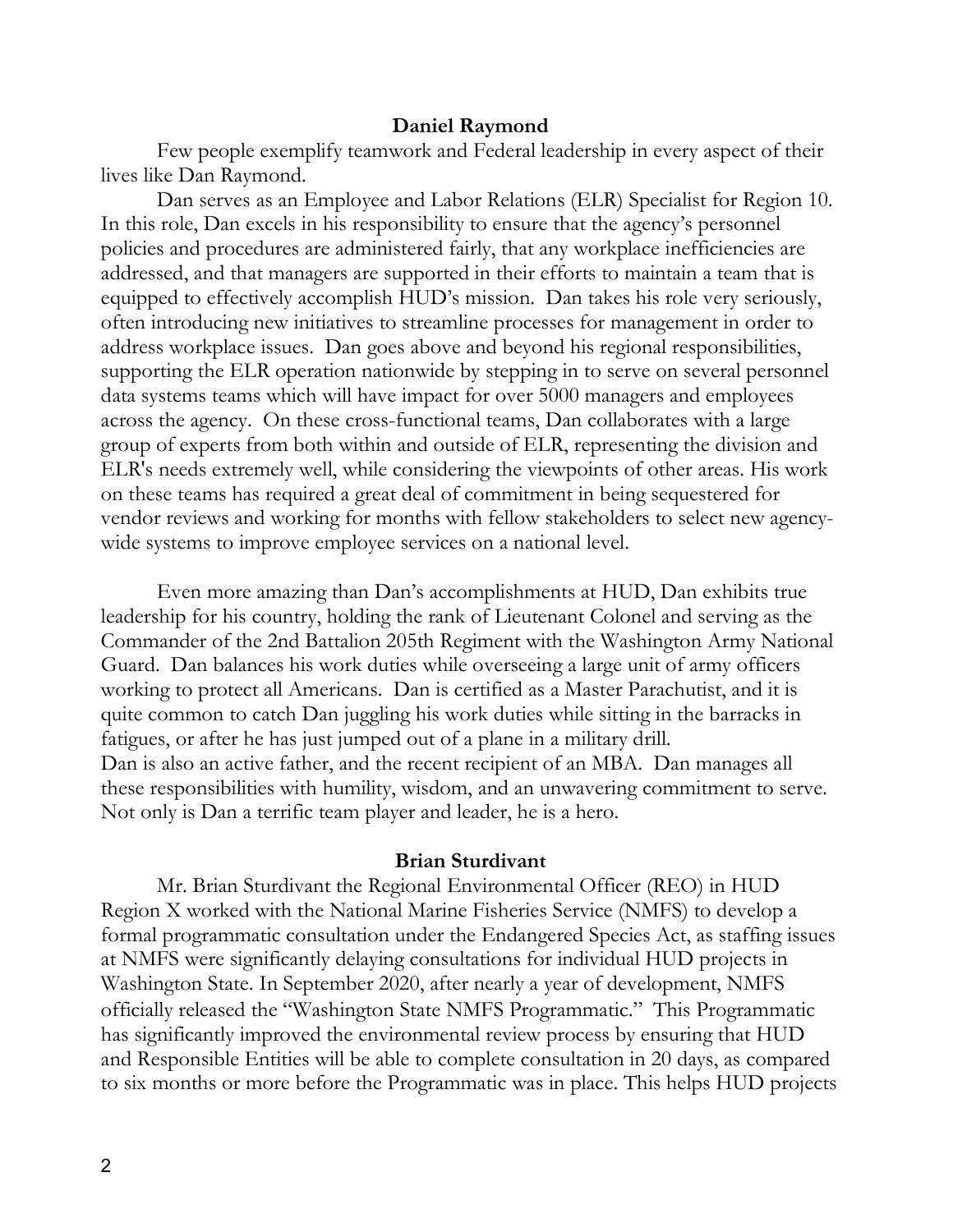in Washington State avoid unacceptable delays and uncertainty regarding outcomes and timelines.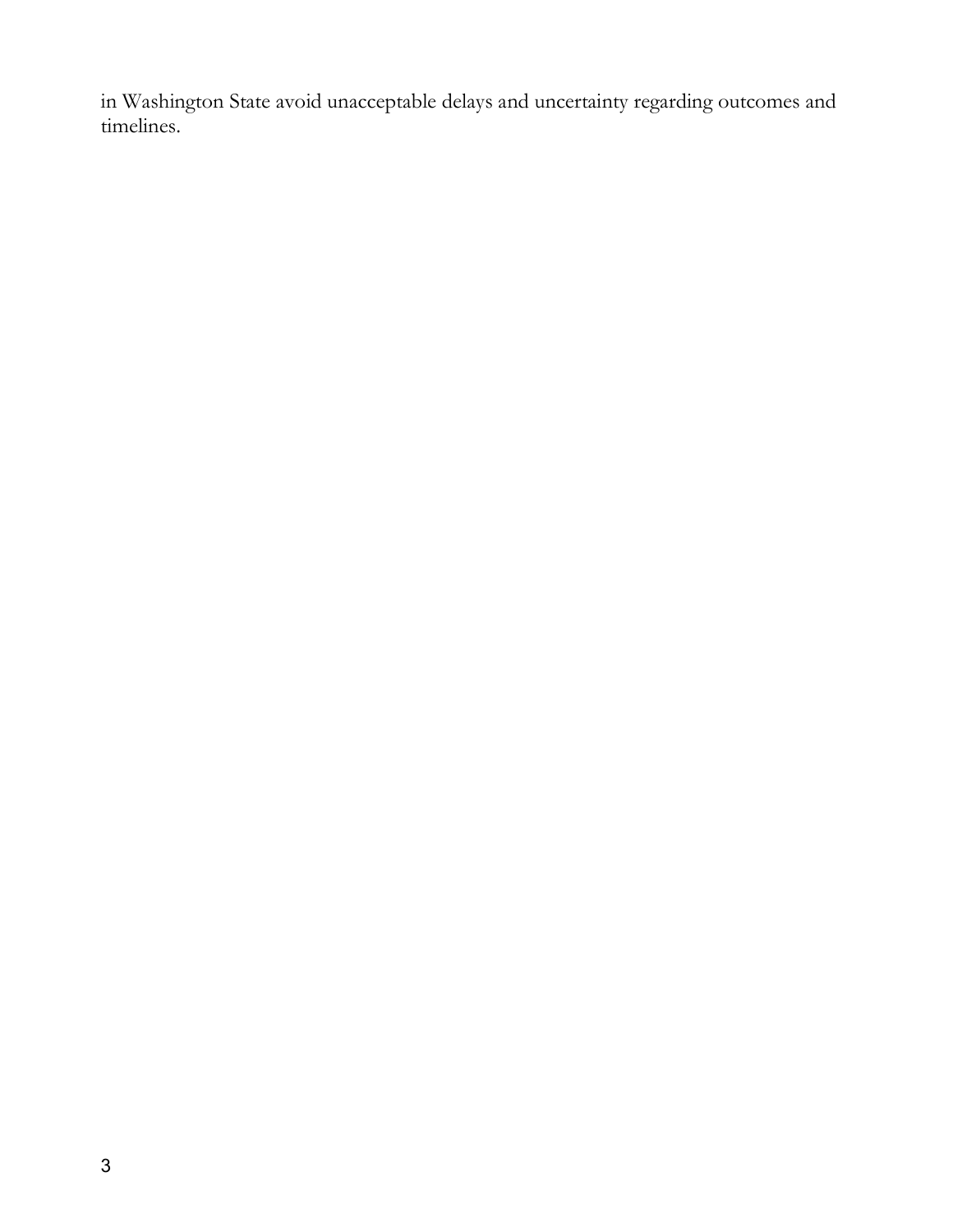## U.S. Department of Justice, Bureau of Prisons, Federal Detention Center SeaTac

Presented by: Alison Mulcahy, Ph. D. Chief Psychologist

#### Health Services Unit (HSU)

## (Nina Aldan, James Corliss, Jared Kavanaugh, Cynthia Santiago-Morales, Karen Riedl-Figueroa, Halina Sosa, Karen Yamane, Maria Dy, Scottie Bussell, Eneida Santiago, Terry Carnes, Giles Durano)

The Health Services Unit (HSU) at FDC SeaTac is responsible for providing safe, effective healthcare that is clinically appropriate and medically necessary to the Bureau's inmate population. FDC Seatac HSU, without immediate guidance from the regional office, was able to implement and enforce infectious disease interventions to prevent and contain the deadly Corona virus during the early days of the pandemic. Swift actions by the department included isolating inmates with temperatures over 101 degrees, contacted local hospital and universities regarding obtaining Covid-19 PCR testing, consulted Washington state CDC representatives on how to manage potential Covid positive cases. The HSU department response to the Covid-19 pandemic has been challenging. Their commitment and devotion in providing a safer environment for all staff and inmates have minimized more catastrophic events from happening such as death.

#### Federal Detention Center SeaTac –All employees

The Federal Detention Center in SeaTac employs over 200 hundred first responders and is being recognized for COVID-19 response. Since the first coronavirus (COVID-19) outbreak that resulted in the pandemic, the FDC SeaTac quickly established a Command Center where the initial planning of the COVID-19 response was launched even before there was any national guidance. The quick response by the Federal Detention Center in implementing safety measures to protect the workforce in the correctional facility by providing guidance on Personal Protective Equipment (PPE), assigning isolation and quarantine units, sanitizing processes, and screening staff and visitors coming in the institution resulted in thousands of dollars saved as well as numerous lives.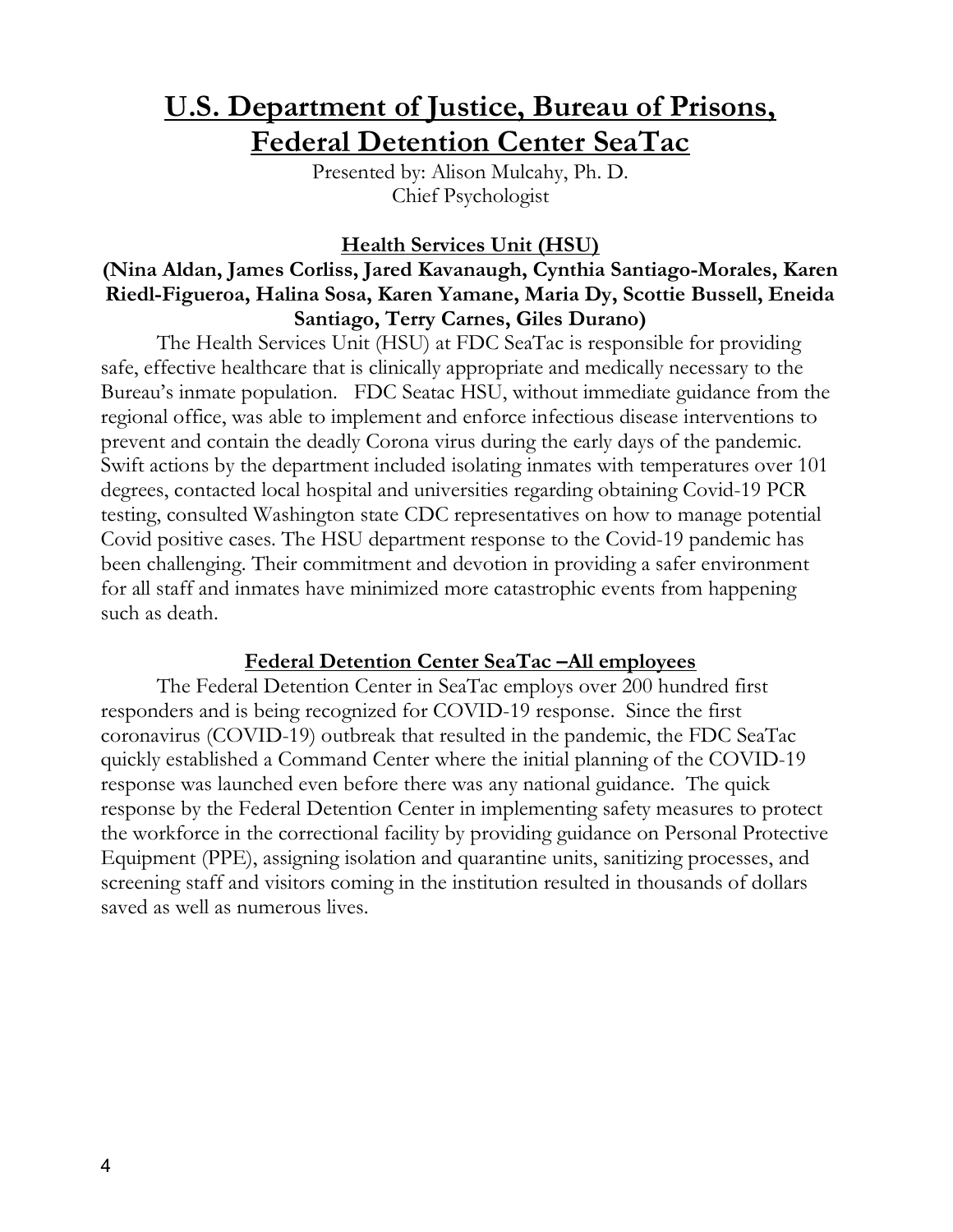## U.S. General Services Administration

Presented by: Chaun Benjamin Regional Commissioner, Public Buildings Service, GSA Region 10

#### Assisted Acquisitions Services (AAS) Team \*GSA Team Members: Hope Mitchell, Project Manager, Brandon York, Contracting Officer, Brad DeMers, Procurement Analyst, Brian Boothe, Customer Account Manager, Paul Szymanski, Branch Chief, Kim McFall, R10 AAS Director, John FitzGibbon, Region Emergency Coordinator, Kandice Petorak, Deputy Regional Emergency Coordinator. \*FEMA Team Members: Timothy Manner, Lon Biasco, Michael Brockett

In April 2020 GSA received a Mission Assignment to create a First in the nation Pilot Program for a complete ready to go Field Hospital acquisition package for FEMA. Over a 3.5 month period and hundreds of hours the GSA Federal Acquisition Service's Assisted Acquisitions Services 9AAS) Team created and signed a multimillion dollar Basic Ordering Agreement (BOA) for FEMA in each of the 4 states in Region 10. The BOA is broken into 4 elements: 1) Equipment, 2) Medical Personnel, 3) Staff Wrap Around Services, and 4) Patient Wrap Around Services. FEMA now has the ability to stand up a complete field hospital with less than two weeks' notice.

#### GSA Region 10 Advanced Automated Acquisition Program (AAAP) team (Ryan Schneider, Chris Lewis, Samantha Barr)

The GSA Region 10 AAAP team has helped overcome high workloads through its aggressive marketing and use of the Advanced Automated Acquisition Program for leasing. This program streamlines the procurement process to reduce cycle times and when coupled with the marketing effort exerted by the team, increased competition from the market helped drive down prices and save taxpayer money. Twenty-two leases have been awarded achieving a \$6.45M savings. Larger Seattle communities as well as communities such as Vancouver, Spokane, and Wenatchee all benefited from new long-term leases. Environmentally sustainable facility standards such as Energy Star were required.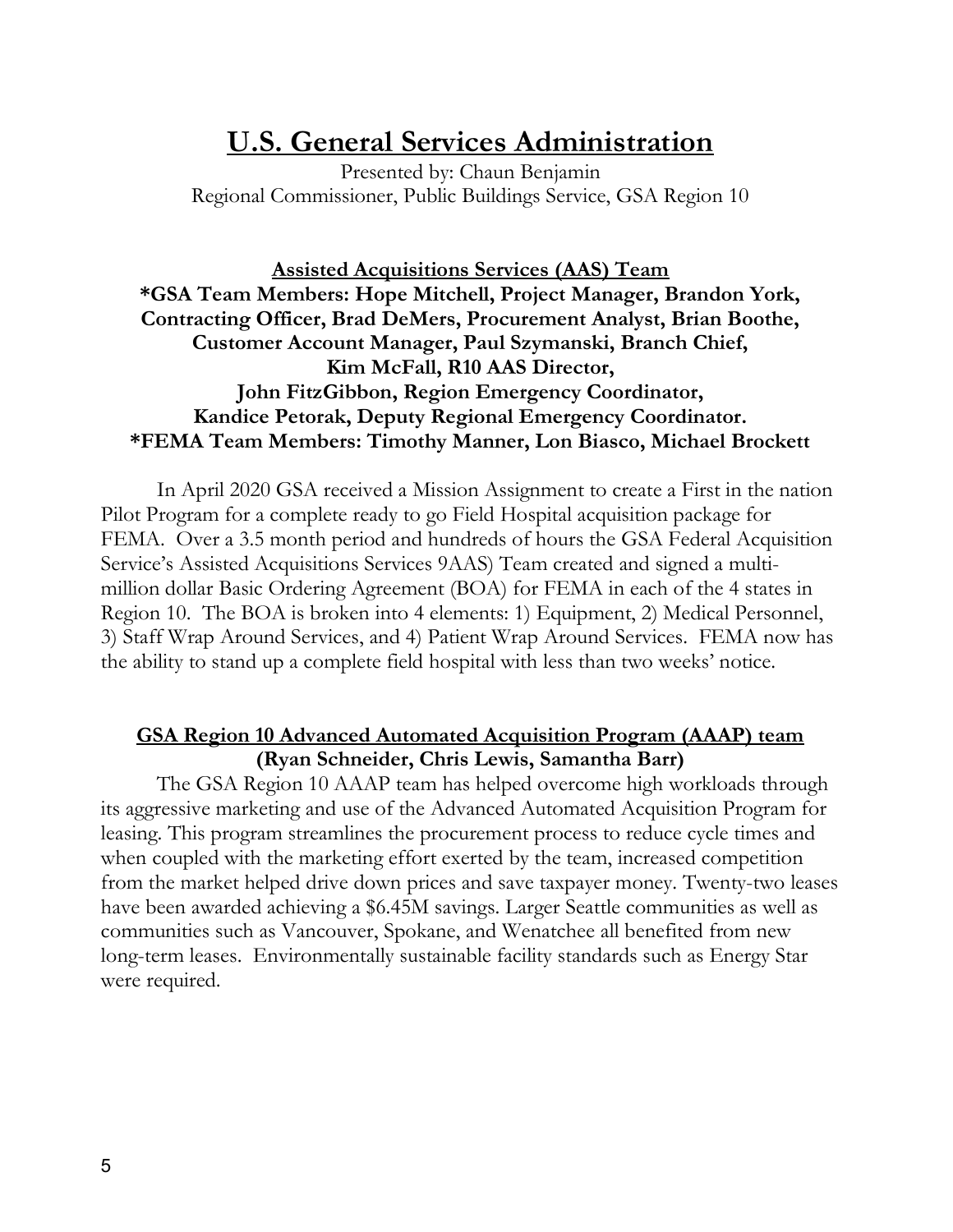#### (Tracey Linna, Crystal Parris, Josh Anderson, Karisa Kelley, Jose Domingo, Jessica Wilde, Thomas Ebenhoh, Daniel Cotto, Charles Enoch, Darryl Sample, Carlos Stewart, Tracy Mals, Brian Davis, Calvin Philippi, Brian Reed)

The R10 Public Building Services (PBS Services) A/B teams were instrumental in executing multiple requirements in Portland/Seattle as a result of damages from protests. Many of these were short-notice requirements or required creative collaboration with cross-Division partners. These requirements had direct safety/security community impact and facility physical restoration due to graffiti and other damages – again direct community impact. Additionally, both teams established "buddy" systems to cover ongoing team requirements to mitigate any lapse of service and provided adequate time for the emergent protest damages to be executed. The energy and mission focus were evident and these teams well deserving of this award.

#### Genevieve Christensen

Genevieve is a leader in data analytics, constantly driving PBS Region 10 forward by identifying opportunities to utilize data to make smart strategic decisions. Genevieve serves as the 'go to' person in R10 for developing tools that allow for efficient use and quick understanding of data. She has developed creative solutions to visualize data such as dashboards on the Client Portfolio, Asset Intelligence and Funds from Operations to help focus GSA's resources on actionable projects and priorities. She is skilled at gathering data from multiple sources into one cohesive picture. This saves staff time and resources and informs decision-making on backfill strategies for vacant space, reinvestment in our owned assets, and housing solutions for new requirements. She also supports the region in tracking project data, which allows us to identify risks early and get appropriate cross-divisional coordination to ensure successful project delivery. As a result, GSA saw significant time savings and improved effectiveness, leading to excellent customer service and overall savings to the American taxpayer.

#### Hand Sanitizer Team

#### (Brett Reagan, Ken Swartz, Richard Sung, Mary Senn, Jess Edminston, Bob Bliss)

Due to COVID-19 and the need for agencies to purchase bulk hand sanitizer to provide to staff and the public, an unexpected issue arose regarding safe handling and storage of the flammable material. As agencies were receiving delivery of material, this GSA Region 10 team quickly worked to develop a plan and guidance for agencies. The team was proactive in involvement at the regional and national level to coordinate fire safety issues, develop an inventory and plan for storage of the materials in owned and leased locations. This plan and guidance were adopted nationally and provided to customers nationwide.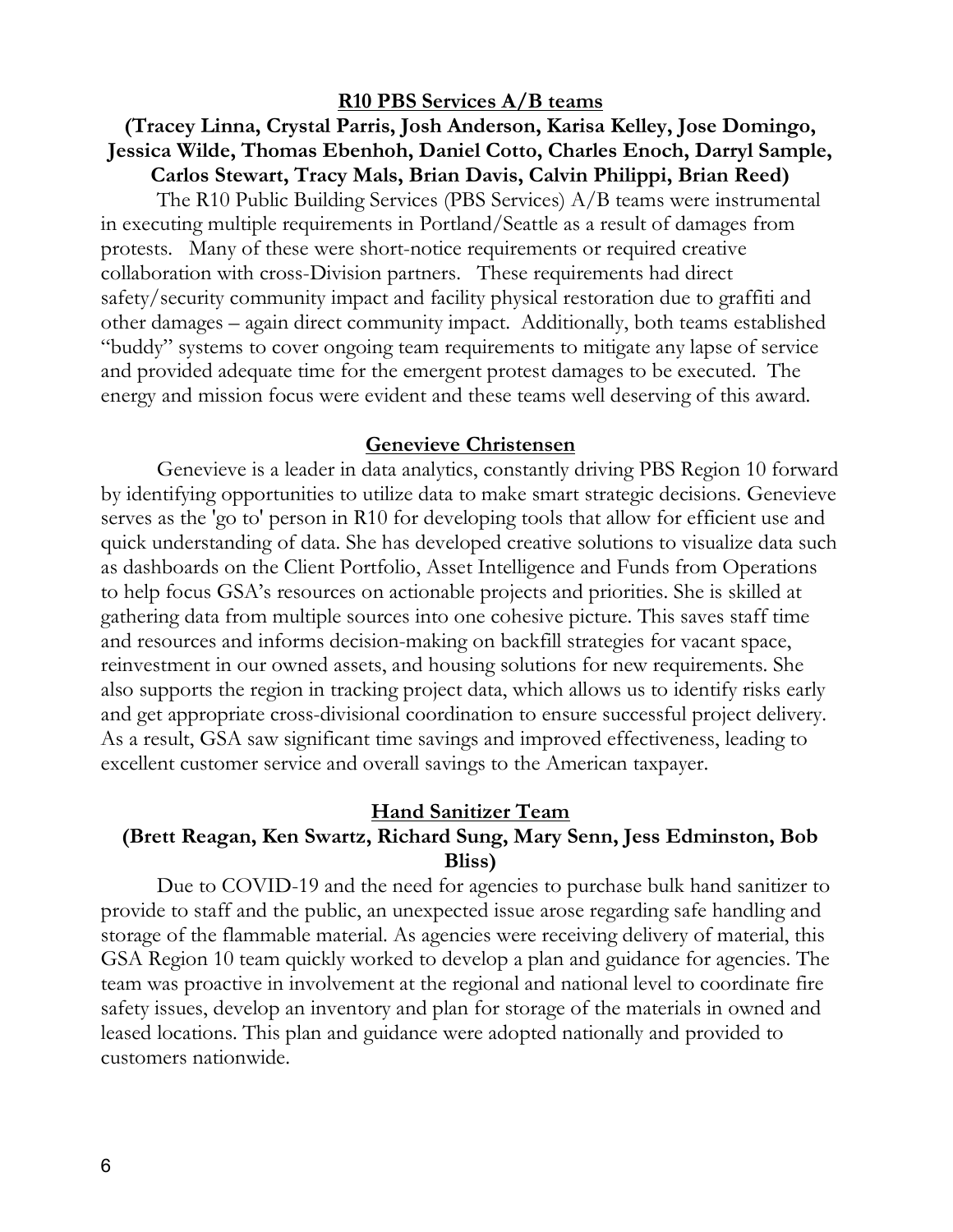## Operation Cost Savings

## (Joshua Doerr, Craig Thomas, Michael Eddington, Marty Novini)

Region 10 Energy Program Manager and the Seattle US Courthouse facilities management team partnered with the Seattle City light to achieve approximately 1.6M gallons reduction in sewage charges annually, equivalent to \$31,000 cost savings at the building. This effort involves a diligent review of the water usage at the building and a low-cost investment to install deduct water flow meters at strategic locations to accurately report actual water consumption. This initiative is part of an ongoing building commissioning process that involves resource conservation experts and facilities management staff throughout the+C25 Region 10 property portfolio. Finding savings at an already high performing building highlights the team's commitment to maintaining high performance facilities for federal agencies, the communities they serve and ultimately the taxpayers.

GSA and Department of Energy Leasing Team \*Leasing - GSA (Caitlin Morgan, Peyton Johnson, Brian Votava, Alex Baney, Richard Sung, Jerry Melheim, Shayla Clay-Mouzon, Abraham Lacayo) \*Architectural & Engineering Svs - GSA (Joe Seufert, Rebecca Nielsen - RHPO, Chelsea Branchcomb) \*Design and Construction - GSA (William Earl) \*Tenant Services - GSA (Theresa Moss) \*Asset Manager - GSA (Richard Larson) \*Planning - GSA (Anna Deherrera) \*Department of Energy (DOE)

### (Pam Peckham, David Steinau, Fatima Pashaei, Bill Seifert)

In response to Statute 42 USC 7144d, which created the Office of Arctic Energy for the purpose of promoting research, development and deployment of electric power technology that is cost-effective and suited for the needs of rural and remote regions, the Department of Energy and General Services Administration collaborated to acquire a lease in order to establish this ground-breaking partnership with the University of Alaska which maximizes the impact of their expertise and experience in this field. Due to time constraints set forth in the Statue, the lease was procured from start to finish in less than 1 month.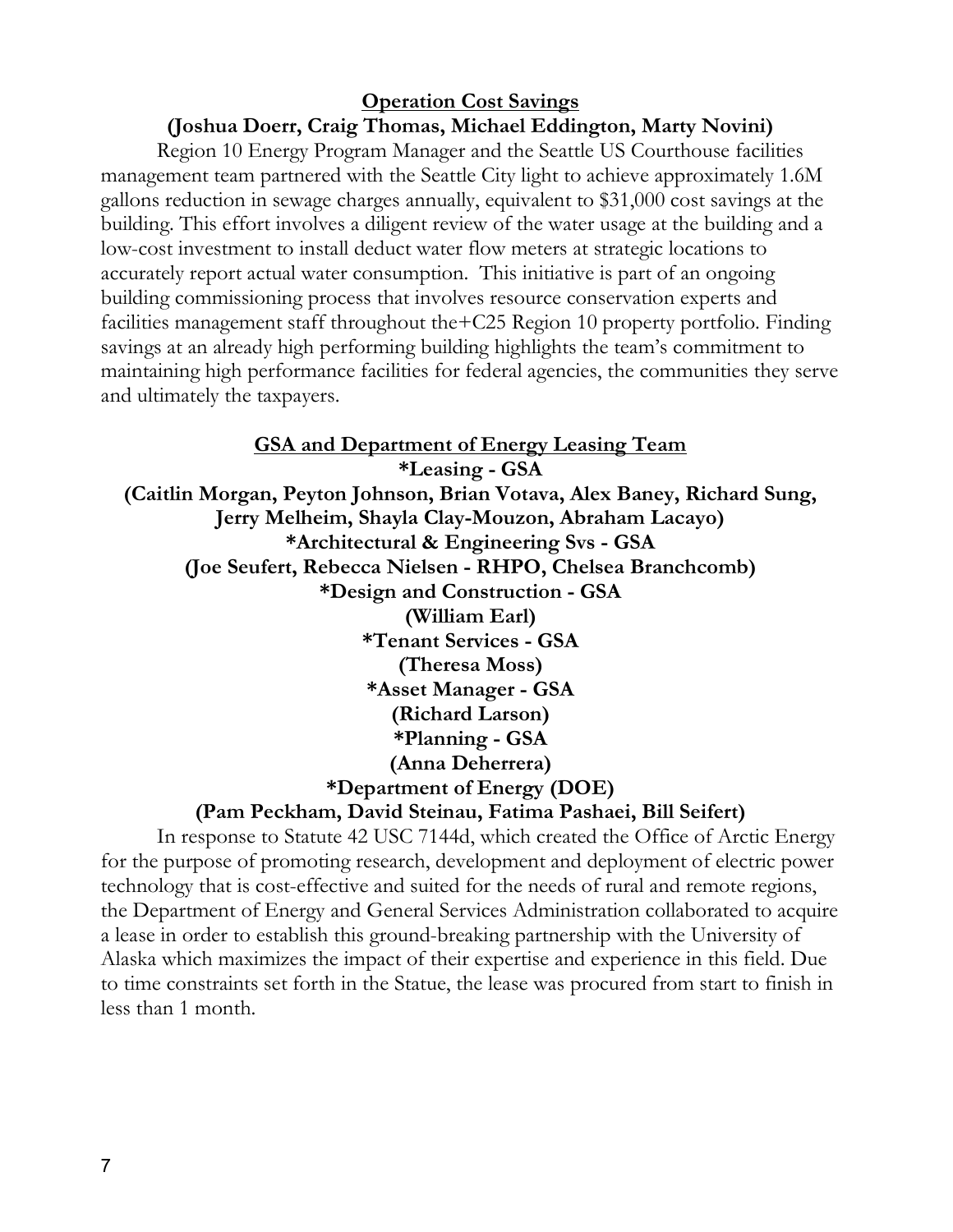#### GSA Riot Response Team

#### (Dave Mery, John Gregory, Scott Deveau, Valerie Connerly, Jessica Wilde, Tom Ebenhoh, Jose Domingo, Colleen Butler, Chris Towery, Heather Bowden, Jeff Davis, Terry Martinson, Rebecca Nielsen, Dan Galvin, Tracy Mals)

From May 2020 through today, in addition to addressing ongoing and challenging aspects of the COVID-19 pandemic, this team has been responding to multiple violent opportunist attacks to the Federal Buildings and Courthouses in the Portland Area. From the onset of the riot attacks, the building management team worked with tenant occupants of all of the affected buildings to ensure communication with the building tenants and local federal community was consistent and timely. During this unprecedented time, these individuals had to continually adapt to the events and needs of the community. In order to do this, these individuals have coordinated with the Department of Homeland Security, the US Marshals Service, the US Federal Courts, and other agencies to ensure building occupants were protected to the best of their ability and that reparation and repairs projects were started as soon as safely possible. In addition to the building managers, GSA had contracting officers, project managers, and subject matter experts have, and continue to, deliver projects to support the federal government's ability to continue to function during this time of unrest.

Projects included: immediate requirements to board-up windows at the onset, provide graffiti removal (a multitude of times), repair damage to windows and exterior fixtures, cleaning of trash and fire damage, and ensure air quality within the building was maintained. Due to the nature of the events many of the responses, coordination, and actions taken were after normal working hours and during the weekends. Total value of projects to date is approximately \$2.6 million and rising. Repair projects continue to be developed and implemented to maintain properly functioning facilities and pride in ownership of federal property.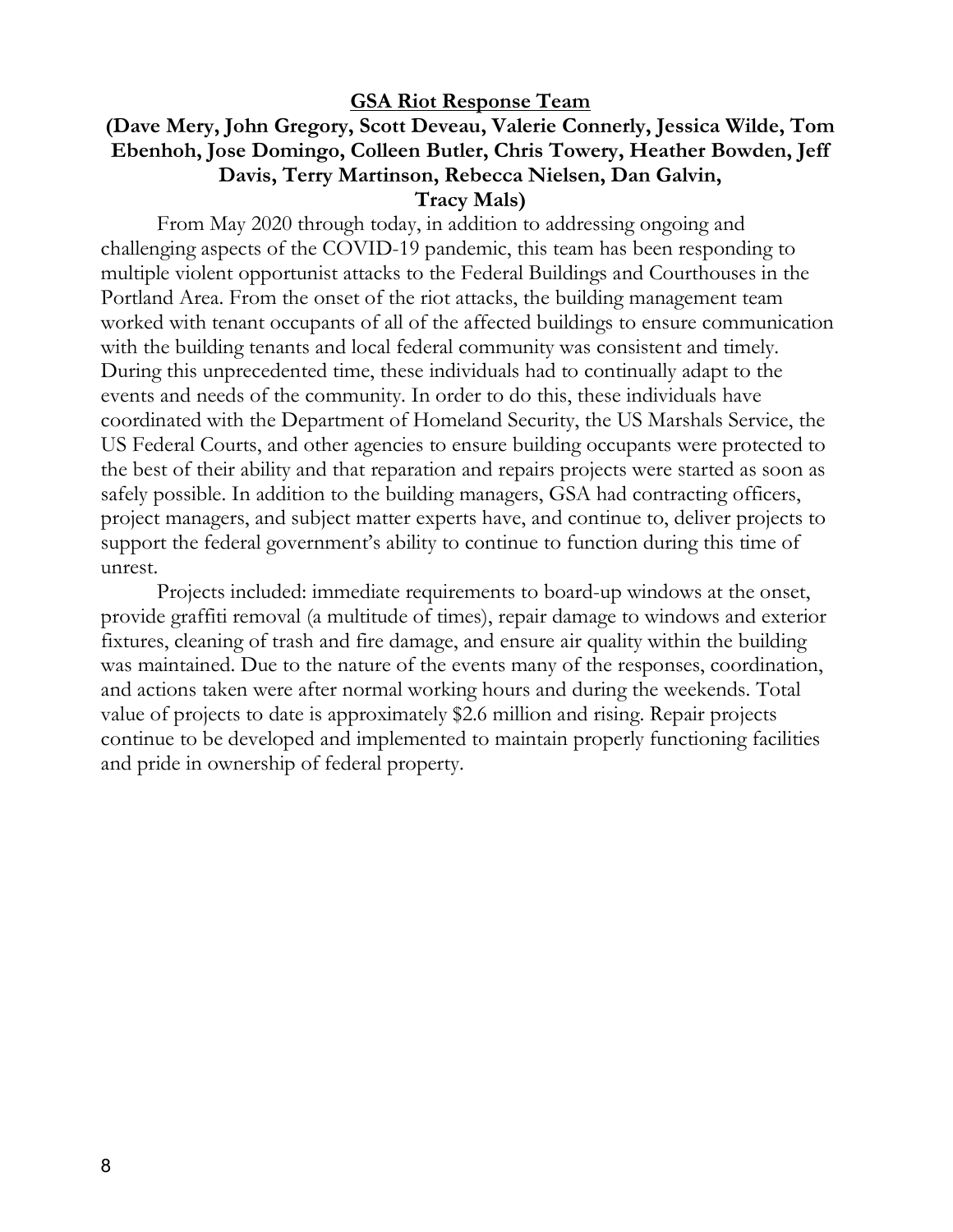#### Oregon Wildfire General Services Administration (GSA) Emergency Support Function 7 (ESF-7) and Federal Emergency Management Agency (FEMA) Logistics \*GSA team (John FitzGibbon, Kandice Petorak, Jasper Boudreaux, Susan Alexander-Mroz, Lindsey Vanover) \*FEMA team (David "Bic" Bicanovsky, Vince Johnson, Christopher Roberts, Rodney Harris,

## Pamela Zawada, Fayne Knobbe, Jonathon Russell, Jeremy Utter, Ralph Murray, Timothy Hernandez, Earl Prather III, Jordan Madison, Damond Bernstine, Scott Erickson)

Labor Day 2020 brought the perfect wildfire conditions throughout the state of Oregon. Multiple files ignited across the western side of the state. On September  $9<sup>th</sup>$ Governor Kate Brown requested a National Disaster Declaration which was signed on 9/15/2021. This multi-agency effort began with FEMA moving in to assist the start of Oregon and respond to the unprecedented disaster in the state of Oregon. FEMA and GSA have been working tirelessly for the last 7 months on over 14 leases and 12 lease amendments worth over 1.2 million dollars to bring displaced families back to their communities and into temporary housing. As of March 18, 2021, over 250 survivor families were approved to receive housing and 120 of those families have already moved into their temp housing. Work is still being completed on the remaining locations. Once complete, families will be able to begin rebuilding everything they've lost.

## Social Security Administration

Presented by: Mary Lisa Lewandowski Regional Administrator, Seattle/Denver Region

#### Cathy Waterbury

After 60 Workload Support Unit employees were sent home from the Auburn Teleservice Center to quarantine, Operations Supervisor Cathy Waterbury remained behind to send and receive items that could not be communicated electronically or over the phone. Over the past year, she ensured thousands of Americans had their retirement claims processed timely. The extra duties she took on kept her unit running smoothly, including scanning thousands of documents, and mailing innumerable notices to the public. She created guidance and processes to ensure the mail was organized and the public's privacy was protected. Cathy's hard work supporting and supervising employees, including trainees, while keeping the mail up-to-date, was key to keeping her unit operating and meeting the agency's mission.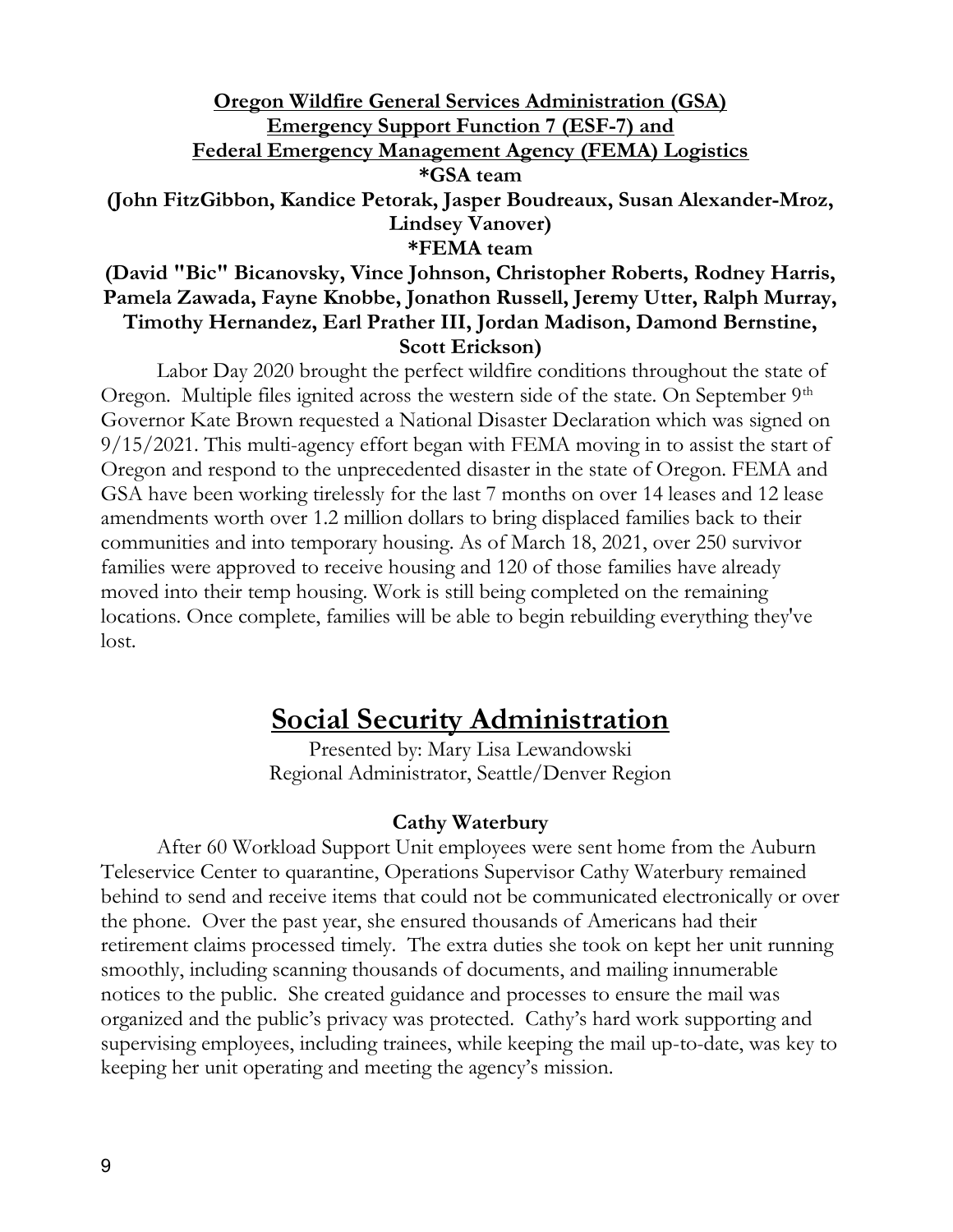## U.S. Department of Homeland Security, U.S. Customs and Border Protection

Presented by: Brian Humphrey Director, Seattle Field Office

#### Lisa Beth Brown

ADFO Brown has led the way among her peers in taking on the role of COVID Ambassador for the Customs and Border Protection (CBP) Seattle Field Office. Her efforts have made her the lead CBP point of contact for the coordination and administration of COVID-19 vaccinations to priority CBP law enforcement personnel in the state of Washington. Working with entities across the Department of Homeland Security and the Office of the Governor, as well as with county public health officials throughout the state, she was instrumental in identifying options for facilitating the timely delivery of vaccines to 1A and 1B employees utilizing CBP EMTs to administer the vaccine.

In coordination with Homeland Security Investigations (HSI), Ms. Brown worked with the pharmacy to administer 171 vaccines to CBP personnel and at an adhoc vaccine site in Ferndale, WA. She has worked with port managers to launch a lottery system for vaccinations and the establishment of stand-by lists. Ms. Brown was responsible for reporting the status of vaccinations and identification of positive COVID cases to the CBP COVID Coordination Center. This reporting is vital to support CBP's planning and response to COVID-19.

To further protect our force, she coordinated a mass vaccination event at the Seattle Field Office which resulted in 479 vaccines administered to Customs and Border Protection, US Border Patrol, Air & Marine and Homeland Security Investigations (HSI) Officers and Agents. Her tireless efforts, leadership, and management are highly deserving of this recognition.

#### Brian Kooiker

In June of 2020 Brian Kooiker developed a new process for the Seattle Field Office (SFO) that captures numerous pieces of data previously unsearchable for each Trade NAFTA applicant that is either approved or denied within the entire Field Office. This invaluable information has been used to successfully identify accurate numbers of Trade NAFTA applicants that have been adjudicated within the SFO, trends, patterns of fraud, and national security intelligence. Due to the success, all preclearance ports of entry as well as the Buffalo Field Office have implemented the process while Detroit and Boston Field Offices are currently considering implementation.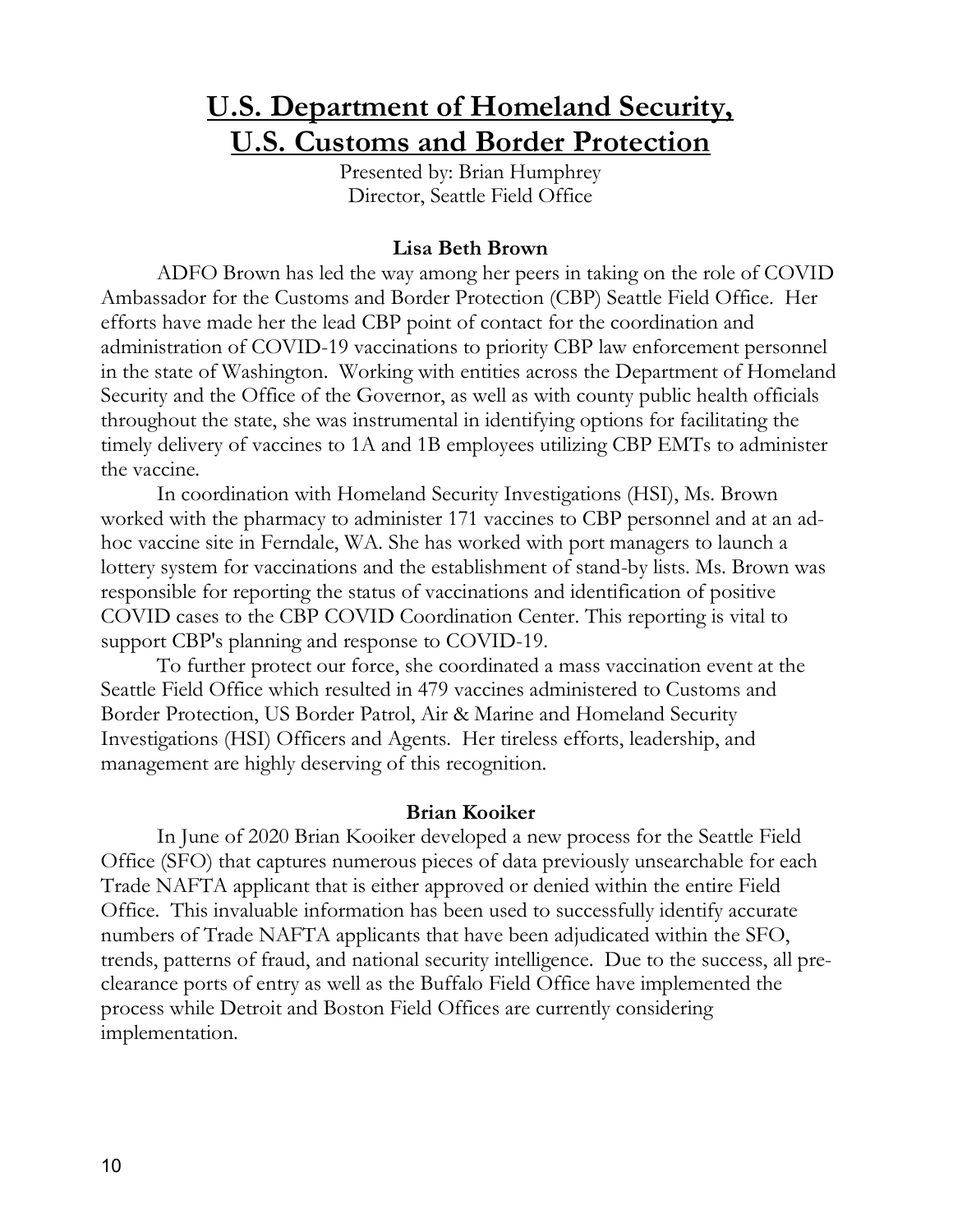# U.S. Environmental Protection Agency

Presented by: Michelle L. Pirzadeh Acting Administrator, Region 10

#### Training Team (Joann Mills, Anne Dalrymple)

New employees to EPA Region 10 are offered two trainings to better understand their strengths, communication style, and how to leverage these with teammates. These classes are interactive, dynamic opportunities for new staff to learn more about themselves, each other and how to thrive in the workplace. With 100% telework and screen time at a premium, the team tailored these day-long trainings to fit the new virtual environment, preserving the interactivity and effectiveness while learning the new and evolving video teaming software. Given the success of the trainings, this dynamic duo has been asked to provide training across the Agency.

### Boiler Team

### \*EPA Region 10/Lab Services and Applied Sciences Division (LSAD) (Stephanie Bailey, David Minisci, Barry Pepich) \*EPA Region 7/Mission Support Division (MSD) (Donald Denno, Arlo Hurst, Leeanna Balsley) \*EPA HQ/Office of Mission Support (OMS) (Daniel Amon)

This Team developed and executed a multi-year plan to convert the EPA Laboratory's diesel-fired boilers to natural gas. The project will abate over 500,000 lbs of greenhouse gases annually and save EPA  $\sim$ \$1,600,000 over 20-years. Complex easement negotiations were required with 3 entities and saved \$300,000 in construction costs. The project employed an infrequently used GSA authority, allowing the pipeline construction costs to be amortized over a 7-year period and charged back under the utility bill. By utilizing this mechanism, the project is cost neutral the first seven years. The long-term benefits to the environment and substantial out-year cost savings are noteworthy.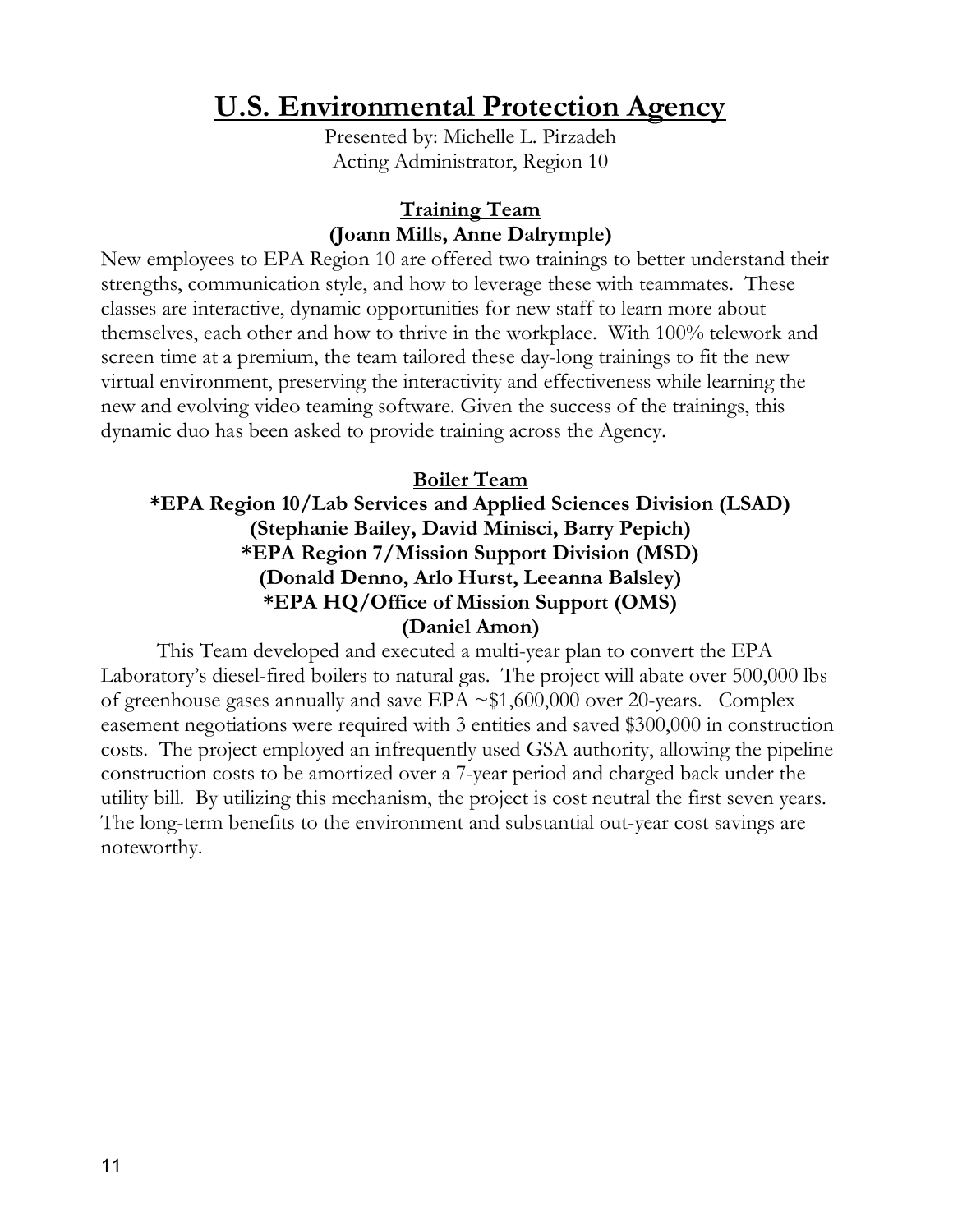## EMB Contracts Team \*EPA Region 10 (Myrna Jamison, Courtney Smith, Randy Nattis, Brandon Perkins, Eric Vanderboom)

#### \*EPA Region 7 (Scott Dandy, Leeanna Balsley, Koni Fritz)

This nomination is in recognition of the extraordinary efforts of the EPA Region 10 Emergency Management Program contract re-procurement teams who work under extraordinarily difficult circumstances to ensure the timely award of two multiyear, multi-million-dollar contracts to support Region 10's emergency response program. These teams also managed the transition to these new contracts during COVID and in the midst of an unprecedented level of emergency response work, including response to the 2020 Oregon wildfires, addressing significant risks to human health and the environment.

#### Elizabeth Pendleton

Elizabeth Pendleton, Project Officer, has been a leader in EPA Region 10 Superfund acquisitions. She recently assisted with the transition to the Remedial Action Framework contracts. Her guidance, expertise, and commitment assisted with successfully transitioning work from existing contracts for over 20 projects representing several million dollars of work, coordinating with EPA's Contracting Officer Representatives to minimize impacts, and ensuring that they developed the knowledge and skills to be successful and comply with the Federal Acquisitions. This could not have been completed without Elizabeth. We are grateful for her commitment and excellence she brings to this work each day.

#### Quality Assurance Team (Meghan Dunn, Don Matheny, Karin Feddersen, Raymond Wu, Donald Brown)

In FY20, utilizing process improvement, innovation, and efficiency tools, the EPA Region 10 Quality Assurance Team approved 98% of State and Tribal Quality Assurance Project Plans (QAPP) within 60 days and reduced the number of required QAPP revisions by 22%, despite a total workload increase of 23% from FY19. The team developed electronic workflow tracking tools, improved the quality and consistency of QAPP review comments, documented work practices and established a process for elevating issues to management and standardized customer service responses.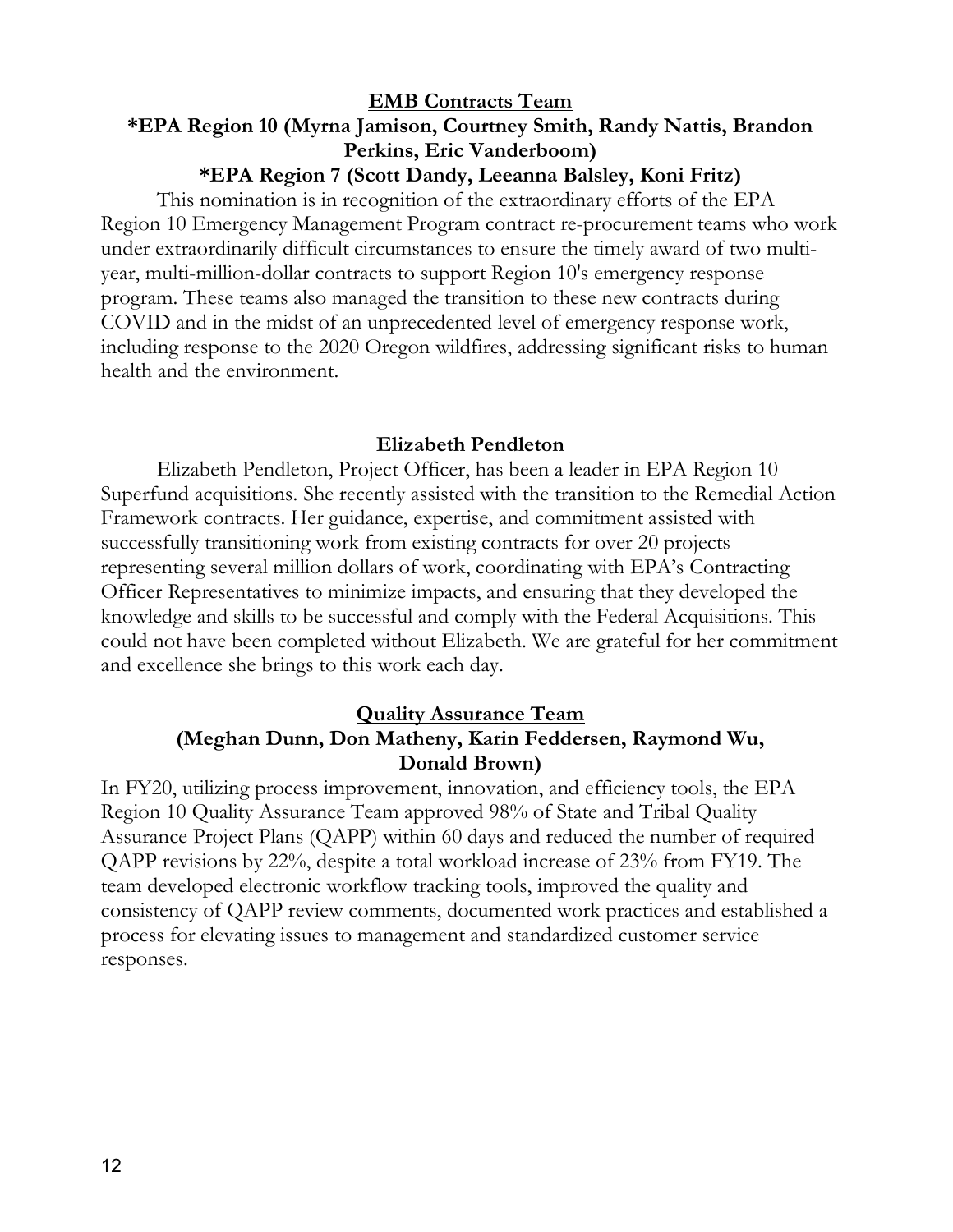#### Internal SOPs/Communication Efficiency Team (Emily Steinbach, Erika Valencia)

The Internal SOPs/Communication Efficiency Team created standard templates for common internal standard operating procedures documents such as Fact Sheets, Briefing Documents and Project Plans using a technique called "information mapping." Information mapping a skill that requires training and often special software to be effective so the number of people using the techniques are limited. By designing templates in the information mapping format in software currently available to all employees, this team was able to share the innovation and efficiencies of the communication technique while saving money. Templates are now stored in local shared folders for use by anyone in the organization.

#### Ted Repasky

Ted Repasky, an EPA hydrogeologist, provided technical assistance that changed the course of two large Superfund cleanup projects. At the Whidbey Island Naval Air Station site, Ted assured that EPA had accurate vertical migration data for a dioxane and vinyl chloride plume that migrated off-site and into residential neighborhoods. His investigation and mapping of the plume helped support important decisions affecting drinking water in Oak Harbor, Wa. At the Fairchild Air Force Base site, Ted made important technical and public health contributions involving perfluoroalkyl substances in drinking water. He recommended collection of samples in the deep aquifer at the site, resulting in the discovery of down-gradient domestic well concentrations above the EPA health advisory for these pollutants.

#### Puget Sound Team

\*EPA Region 10 (Angela Adams, Lisa Chang, Ann Dunn, Catherine Gockel, Sally Hanft, Diane Hennessey, Erik Peterson, Michael Rylko, Melissa Whitaker, Andrea Bennett, Mark Romelli, Andrea Manion, Nora Chan-Chau, Michael Underwood, Ricardo Solis)

#### \*United States Geology Survey (USGS) (Bill Labiosa)

EPA's Puget Sound Team provides a unique service for the important mission of overseeing the recovery of a precious national resource - our Puget Sound Estuary. A team of policy, science and collaborative experts works across the federal family with state, tribal and other partners to develop and implement a comprehensive collaborative approach to maintain healthy salmon and orca populations - an economic and cultural engine for the region's more than 4.7M residents and tribal peoples. EPA has administered over \$350M leveraging more than \$1B to help communities improve water quality and habitat while supporting local jobs.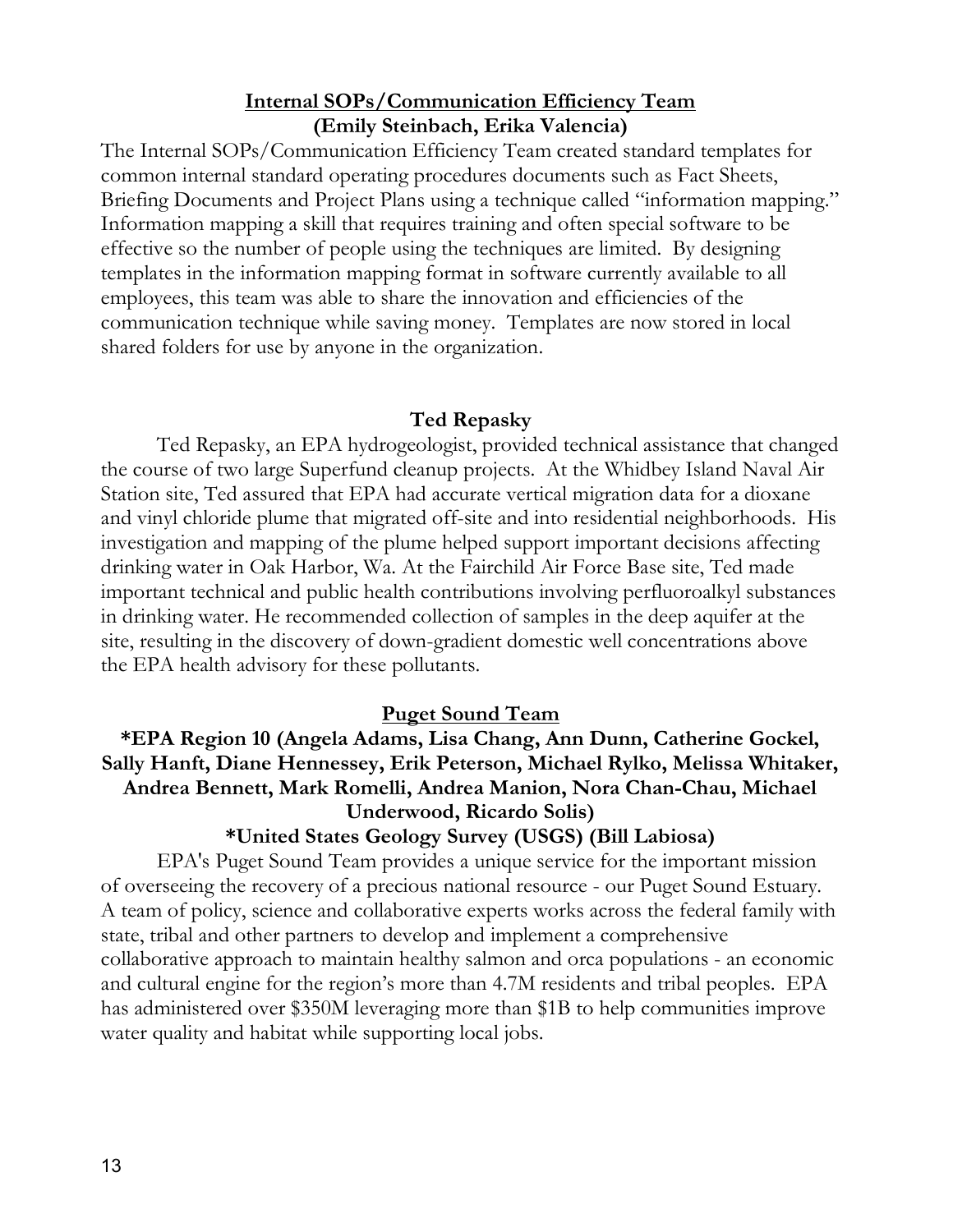# U.S. Department of Homeland Security, Transportation Security Administration

Presented by: Roger Cullen Supervisory Federal Air Marshal

### DHS/TSA/LE-FAMS

Providing security for the President, Vice President, his/her Cabinet and their families is a difficult task, so much so that an entire agency (the United States Secret Service (USSS)) is charged with its execution. This past year, the USSS's job became exponentially more difficult and strained, and multiple sister agencies, including our own, took up the call and lent support. The request for assistance required our members to receive training from the USSS, deputation from the United States Marshal Service, and give a commitment to serve for an indeterminate amount of time, with no more than two days' notice before each deployment.

While several members of the Seattle Field Office were willing to make this sacrifice, four were in fact called to action, and we honor their commitments to service. Beginning as early as September 2020, each one deployed for 1-2 month stretches, working each day anywhere from 8-12 hours a day. The Seattle Field Office assisted this mission in both Washington, D.C., and Los Angeles, CA (residence of Vice President Kamala Harris). Members of the Field Office were also in Washington, D.C. on January 6th, ensuring the safety of the VP Harris's residence.

Application of our law enforcement professionals in this capacity demonstrated on a national level our utility, our flexibility, our competence, and our professionalism. Each of them appreciated the gravity of the request and the unique difficulties associated with the assignment, yet took up the call without hesitation; they represent our greatest qualities, and are deserving of our utmost respect and appreciation.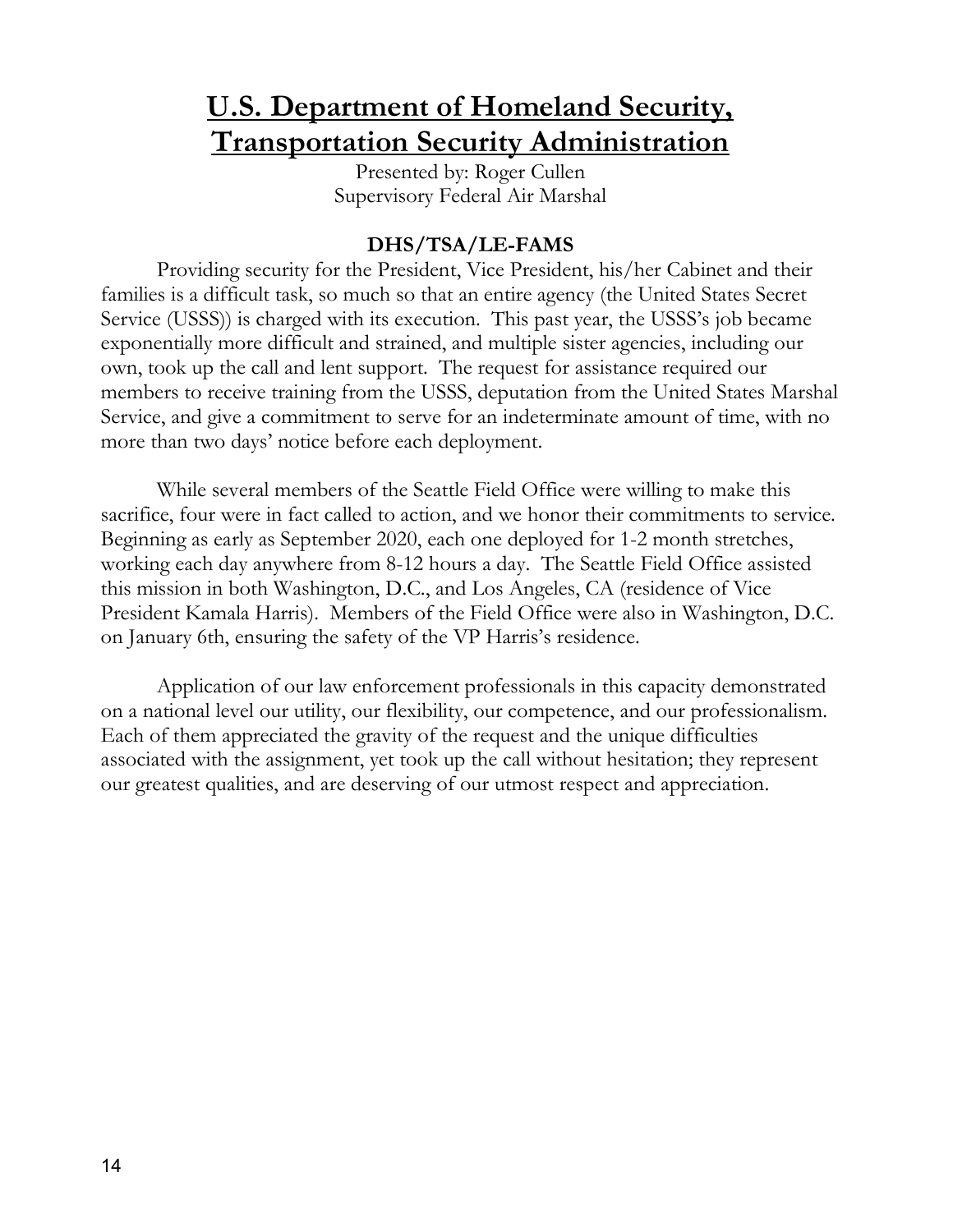# U.S. Department of Commerce, Economic Development Administration

Presented by: Chris Cox Administrative Director/Seattle Regional Office

#### Ramon Perez

In July 2020 in the midst of the Covid-19 pandemic, the Economic Development Administration Seattle office had 2 senior leadership positions retire unannounced. This placed a significant impact on the staff as the positions were occupied for 10+ years. Leadership quality was critical at this time during a pandemic to enable the office to overcome new operational tempos such as work-from-home and technology challenges with internal and external customers. Ramon Perez stepped up to the calling and filled in for 8 months as the Acting Administrative Director. In this capacity he provided administrative guidance to the regional office at a time when the office staff and workload more than doubled in size to support COVID-19 and Disaster response efforts. His leadership had a direct impact on regional staff's ability to perform their work in a pandemic environment. Ramon's efforts bring a continued credit upon himself and the Economic Development Administration.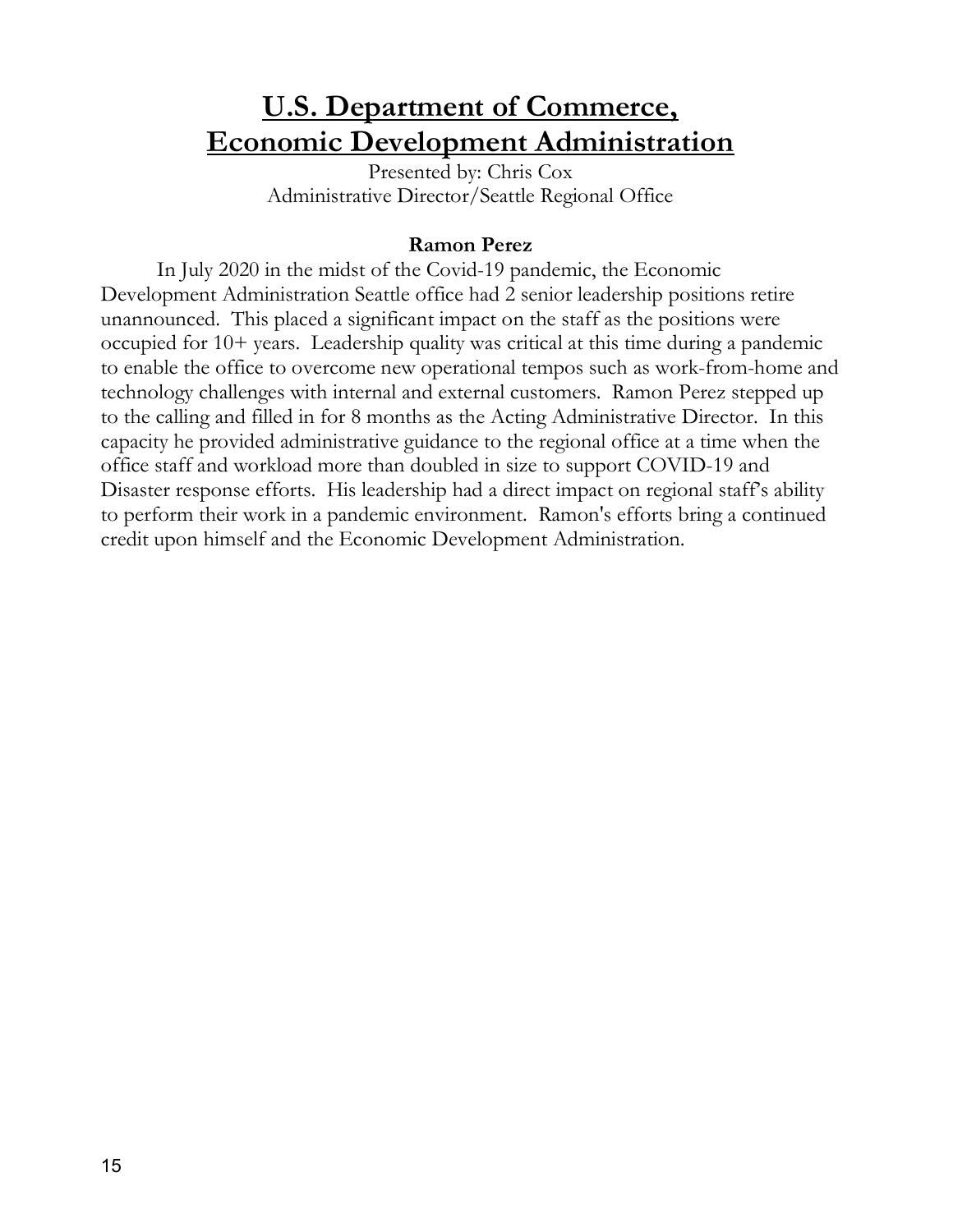# U.S. Department of Homeland Security, Federal Emergency Management Agency

Presented by: Vincent Maykovich Acting Regional Administrator, Region 10

### Debris Taskforce

\*Federal Emergency Management Agency (FEMA) (Clay Miller, Trevor Jordan, Lauren LaMontagne, Craig Martin, Gary Brand, James Fox, Michael Young, Gay Bow, Cathy Robinson) \*Oregon Dept of Emergency Management (Julie Slevin, Stan Thomas) \*Environmental Protection Agency (EPA) (Randy Nattis, Matt Magorrian) \*United States Army Corps of Engineers (USACE) (Jennifer Chang, George Minges, John Fogarty, Cory Koger)

As a result of the unprecedented 2020 Oregon wildfires and the subsequent presidential declaration, FEMA Region 10 formed a debris taskforce within the Public Assistance program to address and fund immediate threats to life, safety, and property. The debris taskforce coordinated with State and local partners to ensure limited resources focused on priority projects. Due to the magnitude of the destruction caused by the wildfires, the State needed federal assistance to remove some of the hazardous debris. The taskforce developed and managed a unique \$21.8 million mission assignment to the Environmental Protection Agency for the remediation of hazardous debris from destroyed structures in affected communities. Additionally, the taskforce jointly developed a scope of work and cost estimate for the removal of vegetive wildfire debris along roadways across the state. Through coordination with key partners and sister agencies, the taskforce was able to quickly provide assistance to state and local governments, enabling thousands of survivors work toward recovery from an overwhelming disaster.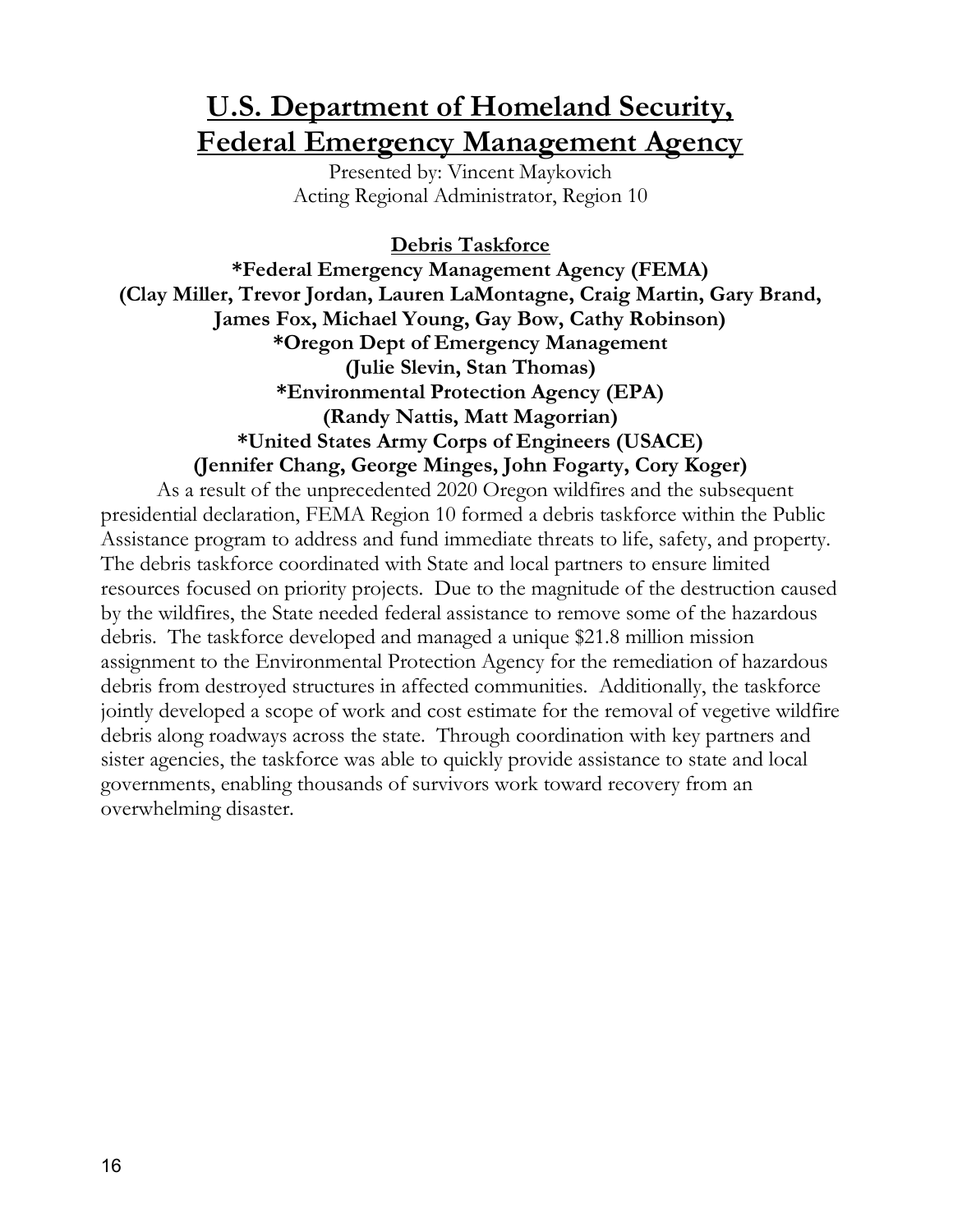#### Erosion Threat Assessment/Reduction Team (ETART) \*Federal Emergency Management Agency (FEMA) (Kelsey Madsen) \*National Oceanic and Atmospheric Administration (NOAA) (Katherine Rowden) \*United States Army Corps of Engineers (USACE) (Daryl Downing) \*Forest Service (Cara Farr, David Callery)

The Erosion Threat Assessment/Reduction Team (ETART) is nominated for their unprecedented collaborative approach to assessing and reducing the potentially catastrophic post fire threats of flooding and mudslides on non-Federal publicly and privately owned lands after the devastating Oregon Wildfires of September 2020. This was an extremely challenging and unique mission that required superb leadership, communication skills, technical expertise, and coordination amongst all levels of government and non-governmental organizations to analyze and ameliorate immediate risks across vast regions of western Oregon. These collaborative efforts included over 100 staff from more than 20 state and federal agencies. Specific resource reports were compiled by hydrologists, botanists, arborists, road engineers, geologists, soil scientists, cultural and heritage specialists, and water quality experts. As a result of the team's efforts, dozens of projects to protect life, public safety and improved property across publicly and privately owned lands from dangerous fire related flooding, debris flows, and mudslides have been or are being funded through multiple programs with varying requirements by various federal, state, and other agencies.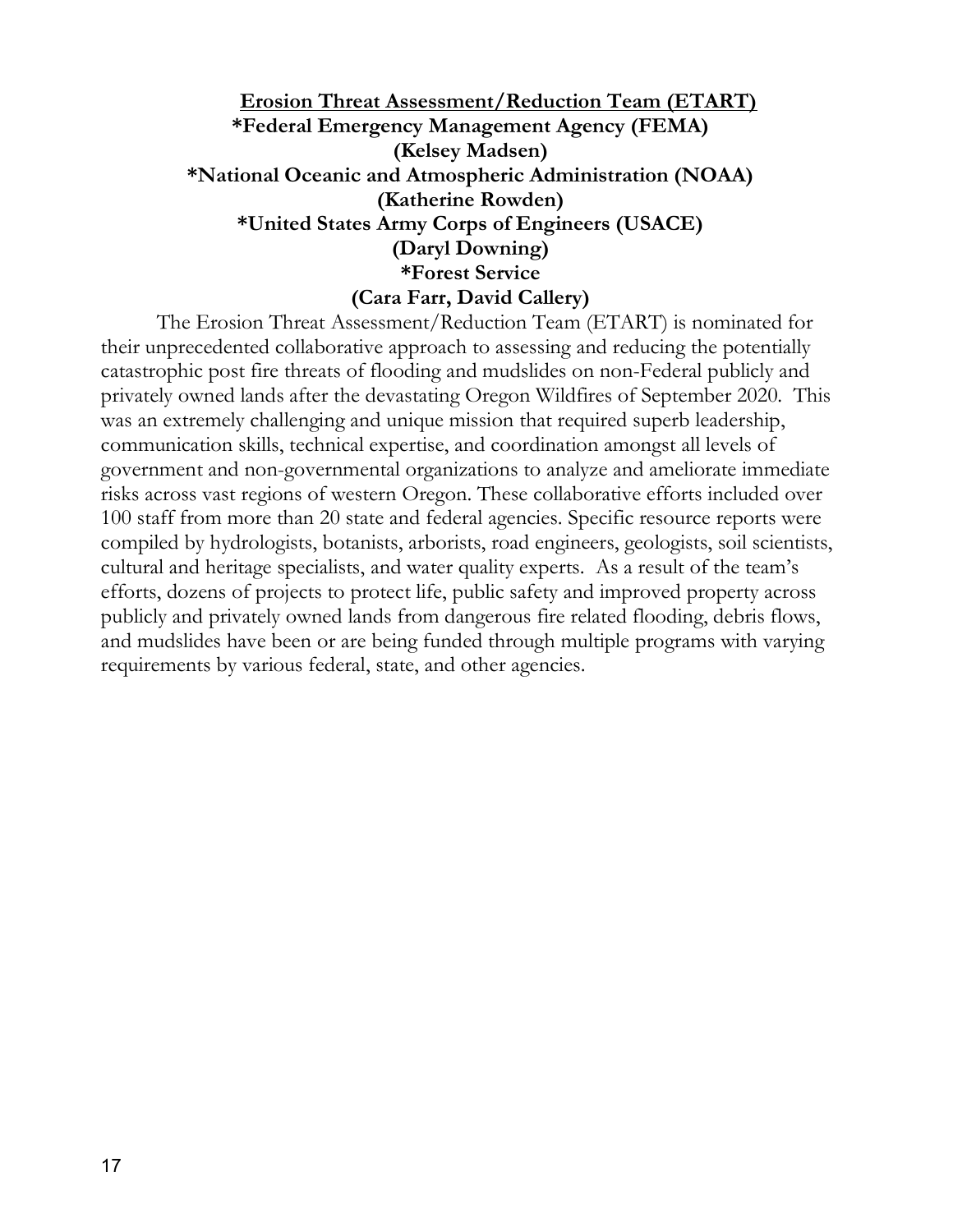#### Fire Management Assistance Grant (FMAG) Team (Nathan Mosurinjohn, Beau Bradley, Justine Smith, Michelle Kato, Nicolas Granum, Mariko Kobayashi, Lisa Moon, Craig Martin, Trevor Stanley, Laurie Fielder, Laura Gothro)

During Labor Day week 2020, several Fire Duty Officers fielded a recordbreaking number of Fire Management Assistant Grant Declaration requests in Region X – WA: 5; OR: 15 (specifically, handling 18 requests over the course of 4 days). Our Fire Duty Officers, Fire Management Assistance Grant program lead, and Public Assistance management had to provide quick answers to policy questions and adjust our traditional process to accommodate the increase in the number of requests coming in at one time. These individuals worked closely with our state partners and Principal Fire Advisors, who are our technical advisors, to expedite requests to ensure that all requests were processed in a timely fashion. Our state partners were being flooded with information that was constantly changing and was hard to confirm without aerial footage. Recognizing this our Fire Duty Officers, Fire Management Assistance Grant program lead, and Public Assistance management developed a streamlined process through email, text messages, and brief phone calls with our state partners and the Principal Fire Advisor to capture the necessary information to present to the Regional Administrator. This innovative process included a bulk Fire Management Assistance Grant program declaration request submission via email (like a verbal request) that identified several fire names, some key information about each fire to enable FEMA to process these requests as well as verbal concurrence of the threat from the Principal Fire Advisor. The official forms would be provided later when the catastrophic fire conditions subsided and the firefighters started engaging in fire suppression activities and not lifesaving and safety activities.

#### Trevor Stanley

Trevor Stanley, FEMA, Region X is nominated for his extraordinary contributions to the federal effort to protect residents and citizens in Alaska, Idaho, Oregon and Washington. Mr. Stanley took on the extremely challenging role of leading FEMA's Public Assistance (PA) program for the states and tribes in Region 10, ultimately supervising the obligation of \$800 million of financial assistance to impacted jurisdictions. This effort included making 40 local hires, which resulted in the Agency's lowest ratio of impacted communities to FEMA PA customer support managers. His innovative strategy increased the speed and efficiency of award making, maintained a flexible federal workforce, and provided an opportunity for employment to citizens in our Region. FEMA's Public Assistance program provides critical funding to eligible entities who protect the public from the effects of COVID-19 by reimbursing eligible costs for equipment, supplies, and staff time expended in response to the pandemic. As a result of Mr. Stanley's efforts, his team has been able to fund hundreds of projects executed by state, local and tribal governments, as well as certain eligible private nonprofits, to protect life, health, and public safety.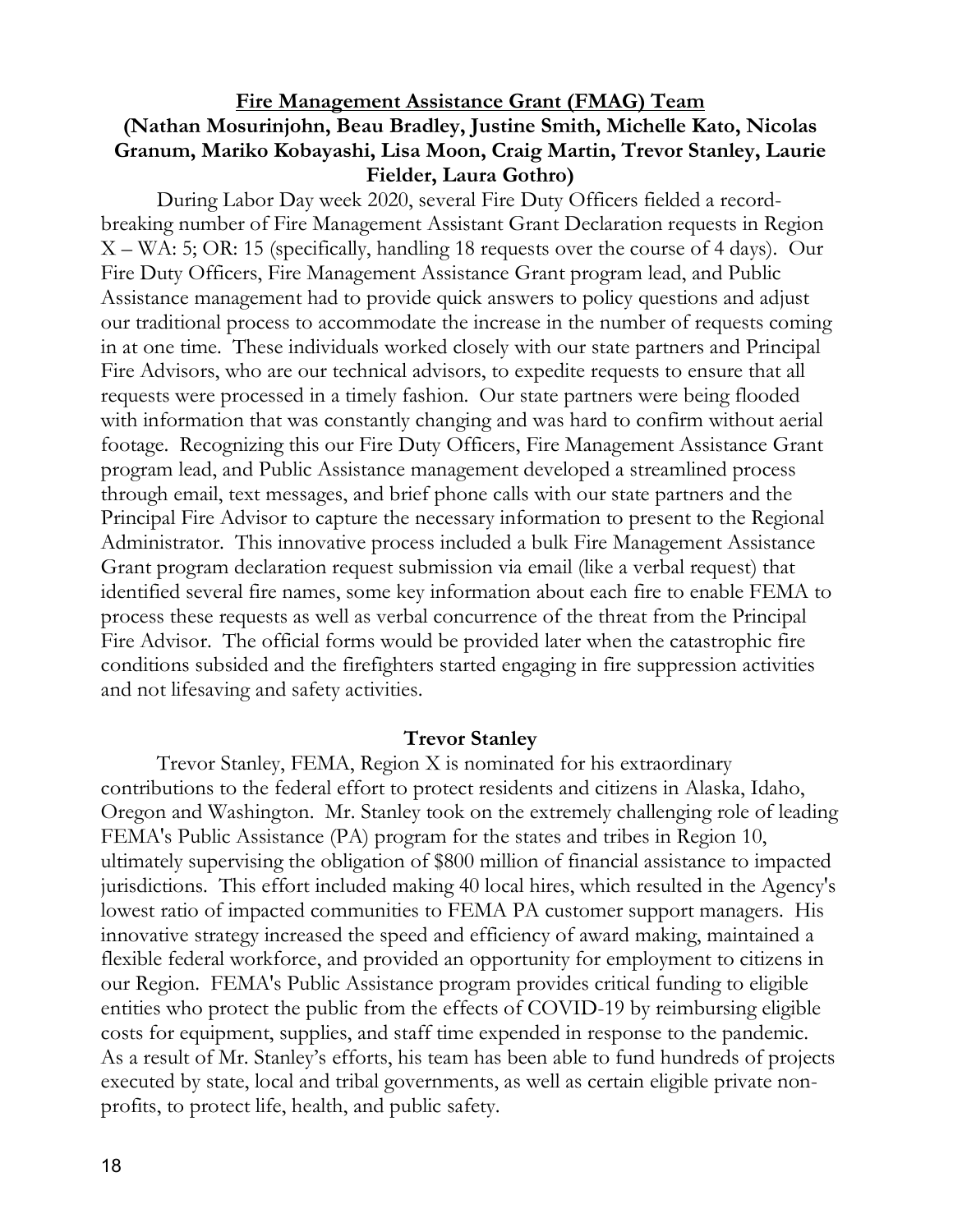## FEMA Integration Team (Justin Salus, Andrew Jahier, Justin Fordice, Vince Cacanindin)

FEMA Region 10 National Preparedness Division | Plans and Assessments Branch | FEMA Integration Team: Their extraordinary coordination efforts contributed to three case studies related to COVID-19 response operations, soon to be published on the FEMA.gov website. Two studies highlighted how preparedness grants had been used to invest in capabilities that supported Idaho's and Washington's COVID-19 response. The other case study analyzed the FIT's (launched in 2017 and embedded in Idaho, Oregon, and Washington state emergency management offices) impact, challenges, and lesson learned during the COVID response. Data was derived from the group interviews with state, local and federal agencies to achieve desired outcomes. These case studies will be critical contributions in working with state, local and tribal governments to execute a whole-of-America response to disasters.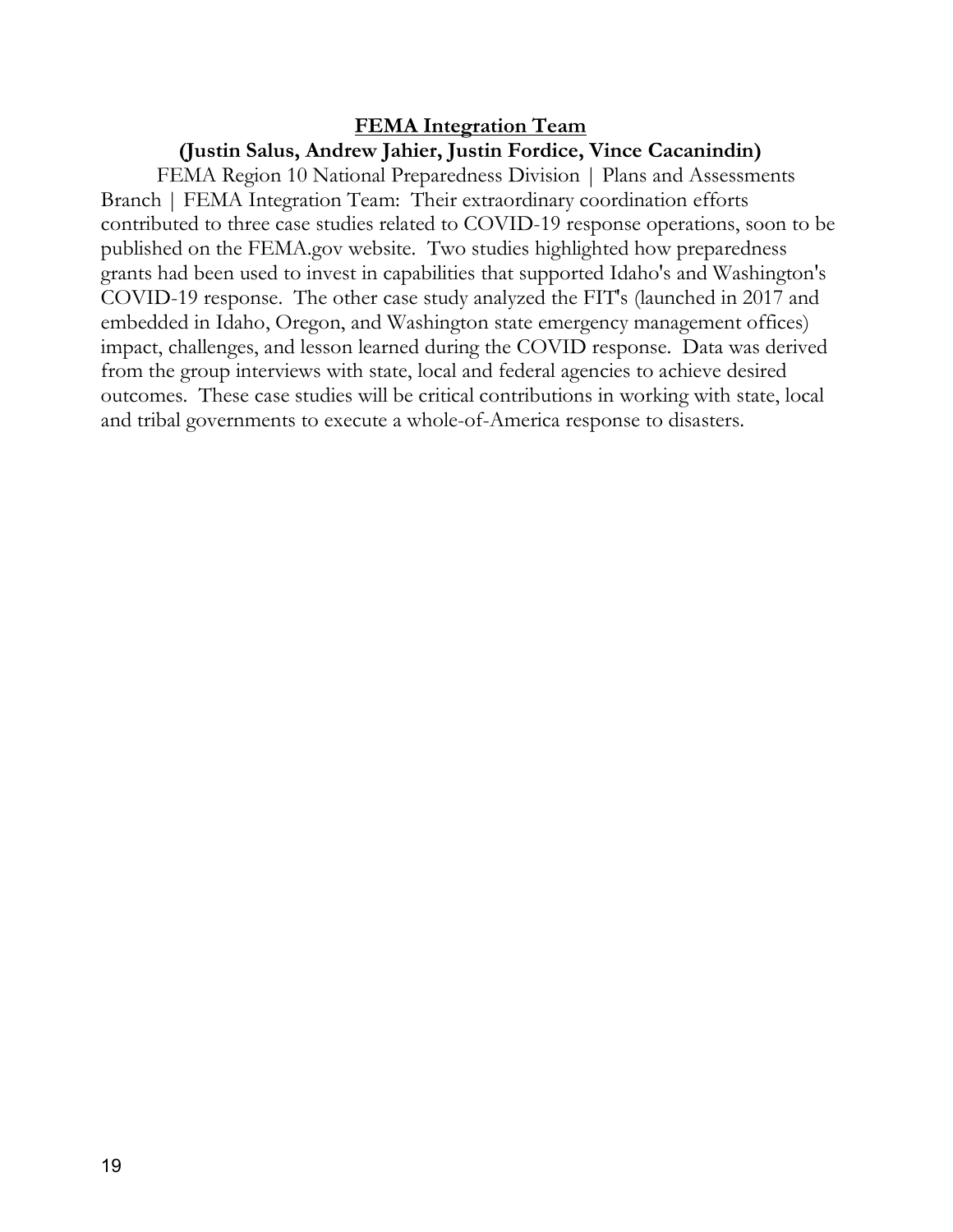# U.S. Department of Transportation, Federal Transit Administration

Presented by: Linda Gehrke Regional Administrator, Region 10

Region 10 Covid-19 Response Team

## (Mark Assam, Jeremy Borrego Amy Changchien, Ned Conroy, Debbie Ensor, Misti Epps, Susan Fletcher, Jeff Horton, Abhishek Koirala, Annette McKelvey Chris Macneith, Derek Oh, Scot Rastelli, Steve Saxton, Sarah Skeen, Mark Stojak, Kristy Ziglar)

The Region 10 Covid-19 Response Team (the Team) rose to the challenge of the increased workload and shifting working conditions to effectively deliver support to the Region's transit agencies during the Covid emergency. While processing a record amount of regular grants, they processed an additional 61 CARES Act grants, help plan the delivery of face masks and vaccines to transit workers, and kept our transit agencies informed of changes to FTA oversight procedures in response to the pandemic. Our transit agencies rely on FTA funding for a large portion of their operating and capital budgets. During the Covid emergency, Region 10 processed 265 grants worth \$2.2 billion.

# U.S. Department of Health and Human Services, Centers for Medicare and Medicaid Services

Presented by Darryl N. Means, MHA Regional Administrator, Seattle

## Ronald Moore

Mr. Moore is the CMS Seattle Office Liaison for Congressional Offices throughout the Northwest region. He exemplifies professionalism and pride in performance by ensuring Congressional staff receive appropriate training and support. He works closely with Congressional staff to ensure timely responses to questions and provides training to keep the staff up to date regarding CMS' processes and procedures; ensuring beneficiary questions and Medicare issues are answered quickly. He also provides CMS program training to Congressional staff. The impact of Mr. Moore's efforts reflects great credit on the Department, CMS, and the customers we serve, enabling the Congressional staff to provide more effective responses to constituent questions that come to their office.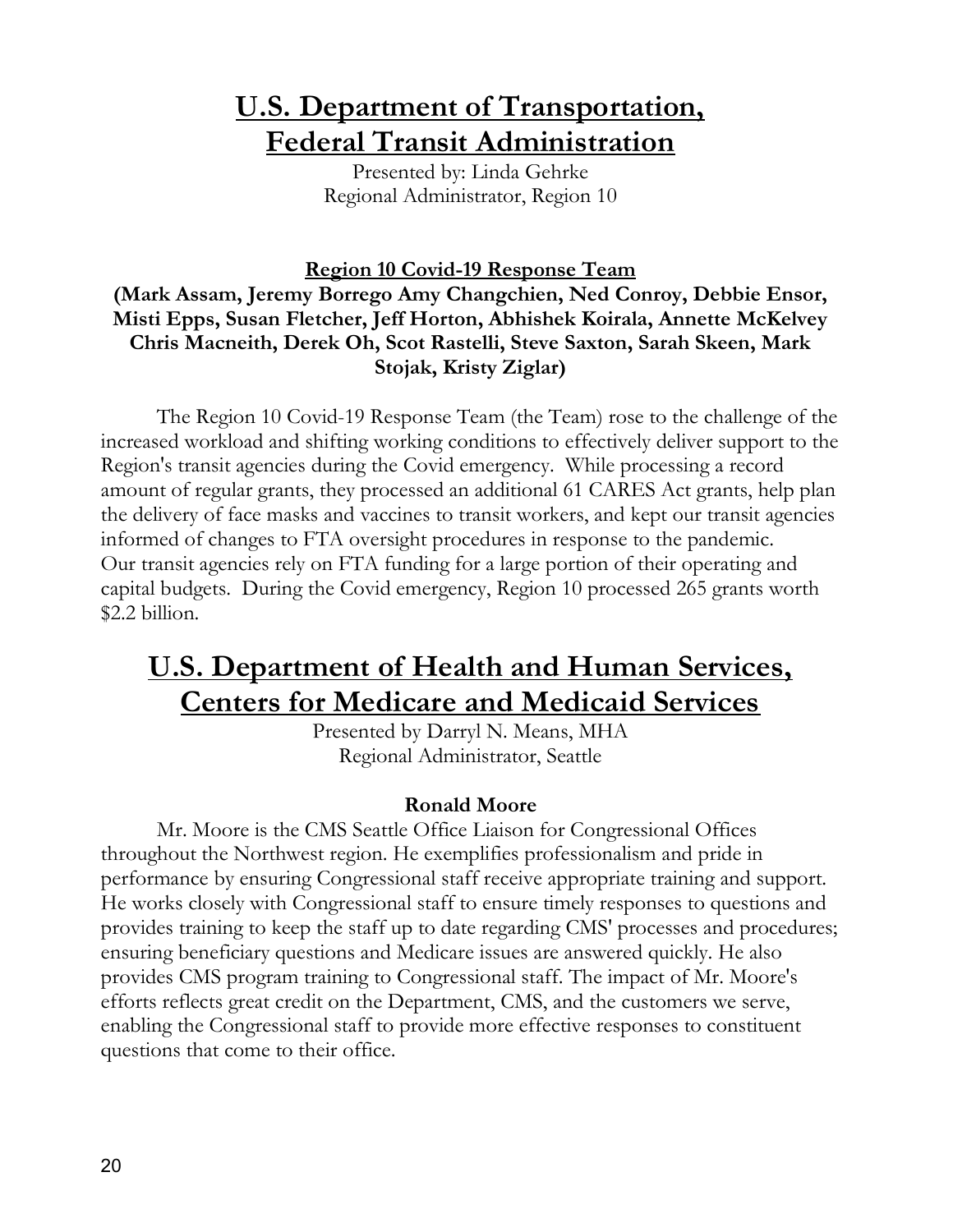# U.S. Customs and Border Protection, **Office of Professional Responsibility**

Presented by Paul Crawford, Special Agent in Charge, Seattle

#### Customs and Border Protection Investigations Team

During the Summer of 2020, thousands of protestors descended on Portland, OR. A significant number of violent opportunists embedded themselves with those protestors, vandalizing federal property and assaulting federal law enforcement officers attempting to protect federal buildings. US Customs and Border Protection's Office of Professional Responsibility established a remote office in Portland, OR and investigated thousands of uses of force by CBP personnel. Additionally, the investigations team investigated numerous allegations of misconduct. Once CBP operations in Portland concluded, the investigations team reviewed thousands of hours of video and thousands of pages of documentation, conducted dozens of follow up interviews and prepared each incident for presentation to a Special Use of Force Review Board held during March of 2021.

### Field Technology Specialist

During the Summer of 2020, thousands of protestors descended on Portland, OR. A significant number of violent opportunists embedded themselves with those protestors, vandalizing federal property and assaulting federal law enforcement officers attempting to protect federal buildings. US Customs and Border Protection's Office of Professional Responsibility in Seattle, WA was tasked with investigating 100% of uses of force and allegations of misconduct by CBP personnel operating in Portland. In a matter of days, a Field Technology Specialist of CBP's Office of Information Technology, made multiple down and back trips to Portland delivering and setting up a remote CBP network in a forward operating office.

### Deputy Incident Commander

During the Summer of 2020, thousands of protestors descended on Portland, OR. A significant number of violent opportunists embedded themselves with those protestors, vandalizing federal property and assaulting federal law enforcement officers attempting to protect federal buildings. Assistant Special Agent in Charge (ASAC) served as the Deputy Incident Commander and oversaw the investigation of several thousand uses of force. Following the end of CBP operations in Portland, ASAC oversaw the preparation and presentation of each use of force to a national Special Use of Force Review Board. His leadership, attention to detail, tireless efforts and unwavering dedication to the mission have resulted in high quality, thorough and concise presentations to the board.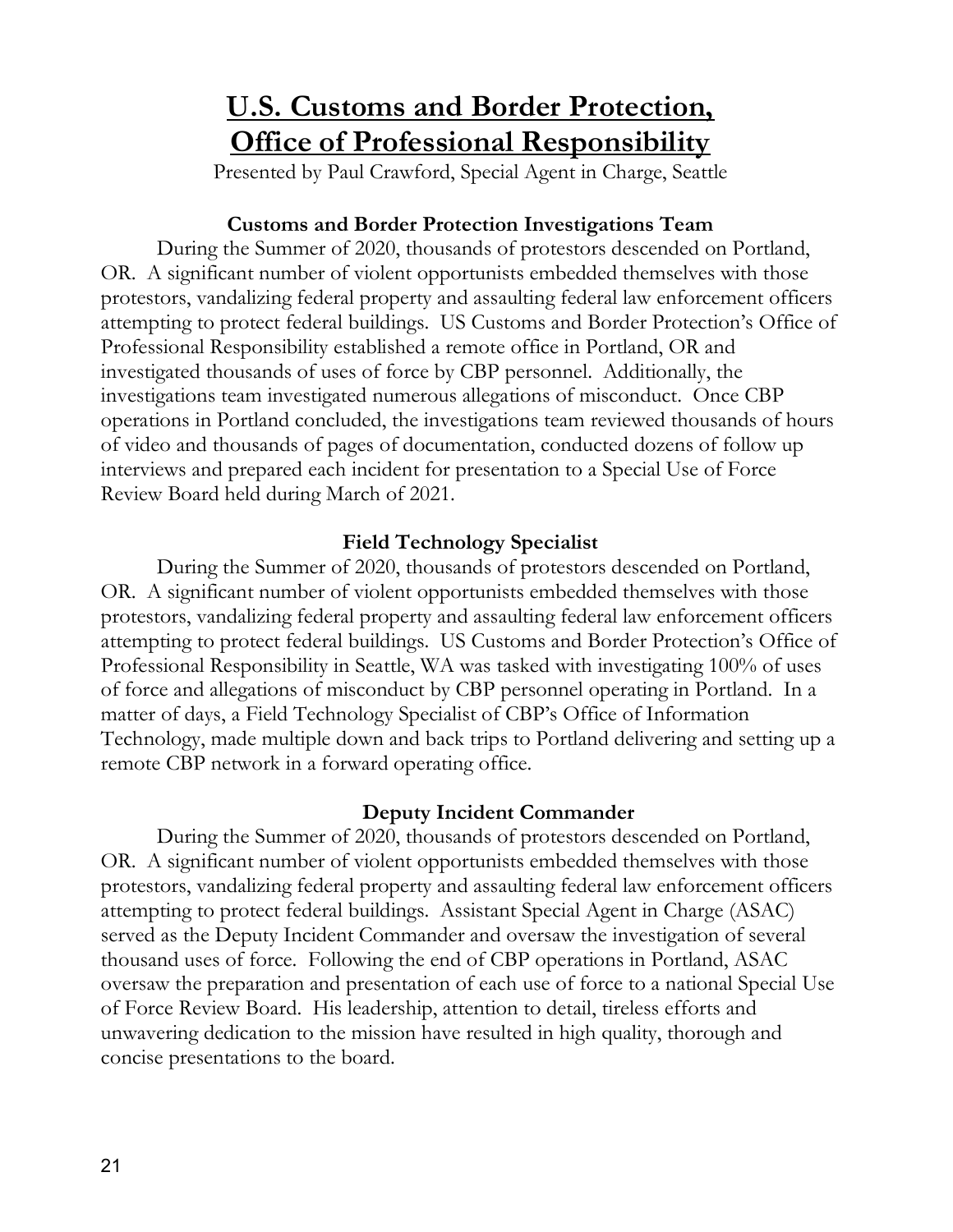### Mission Support Team

During the Summer of 2020, thousands of protestors descended on Portland, OR. A significant number of violent opportunists embedded themselves with those protestors, vandalizing federal property and assaulting federal law enforcement officers attempting to protect federal buildings. US Customs and Border Protection's Office of Professional Responsibility in Seattle, WA was tasked with investigating 100% of uses of force and allegations of misconduct by CBP personnel operating in Portland. In a matter of days, the mission support team worked tirelessly to assist in setting up a remote office in Portland by coordinating logistics, acquiring facilities and getting the investigations team everything it needed to effectively execute the mission.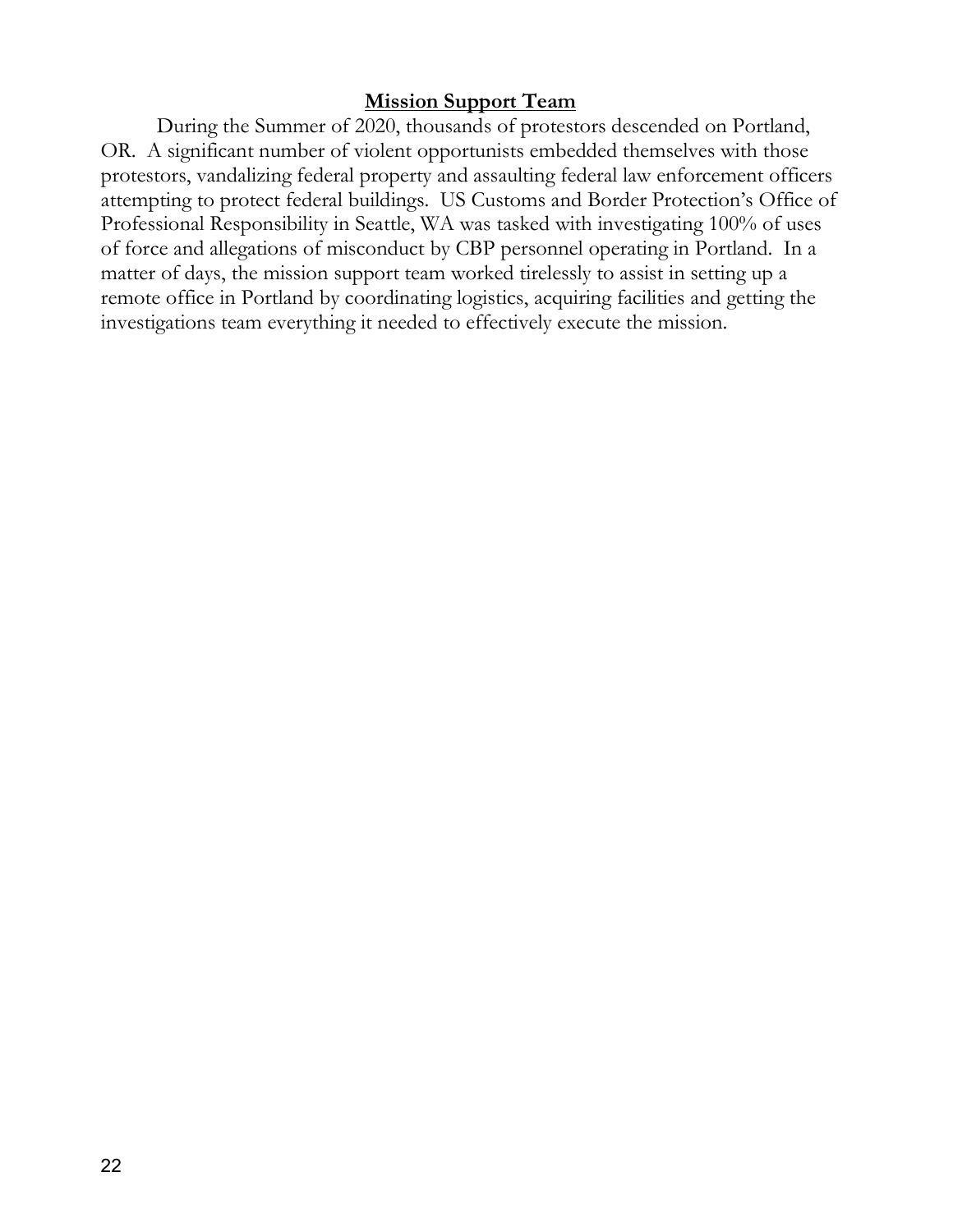# U.S. Department of Commerce, International Trade Administration

Presented by: Diane Mooney Director, U.S. Commercial Service, Seattle

Washington Export Outreach Team (WEOT) U.S. Commercial Service (USCS) Diane Mooney; USCS: Lisa White; U.S. Small Business Administration (SBA) Cathy Griffith, Mark Costello, Lee Gibbs, John Brislin; EXIM Bank: Sandra Donzella, Abby Martinez; U.S. Department of Agriculture: Jeff Peterson; U.S. Minority Business Development Agency: Linda Womack U.S. Foreign Agriculture Service: Maria Dorsett; Export Finance Assistance Center of WA: Zara Castillo; Washington State Department of Agriculture: Julie Johnson; Western U.S. Agricultural Trade Association: Lisa Hokanson; Washington Small Business Development Center (WSBDC) Ellie He, Vern Jenkins; Washington State Department of Commerce: Karl Dahlgren

Formed in 2014, the Washington Export Outreach Team (WEOT) is a statewide collaborative team of federal, state, and nonprofit agencies and associations. Their mission is to help Washington state exporters, especially small businesses, grow their businesses internationally and create U.S. jobs. In addition to acting as a comprehensive service referral network for exporters throughout the year, WEOT traditionally hosts quarterly in-person trainings all over the state. Early spring of 2020 found most government agencies learning and experimenting with how to deliver their services to the public in an all-new virtual world due to the global pandemic. Although participating in WEOT is not a primary role for any of the members of the team, in a collaborative federal-state-nonprofit effort, WEOT members came together to reformulate their annual strategic outreach plan and put together a schedule of online trainings to continue connecting with small business exporters throughout the state. WEOT's online training programs connected small businesses to vital business services during a challenging economic time to help keep doors open and deliver bottom line economic results to the U.S. economy. Despite challenges and disruptions, WEOT has risen to the challenge and is on track to meet their quarterly outreach goals with a new and continuously evolving online format.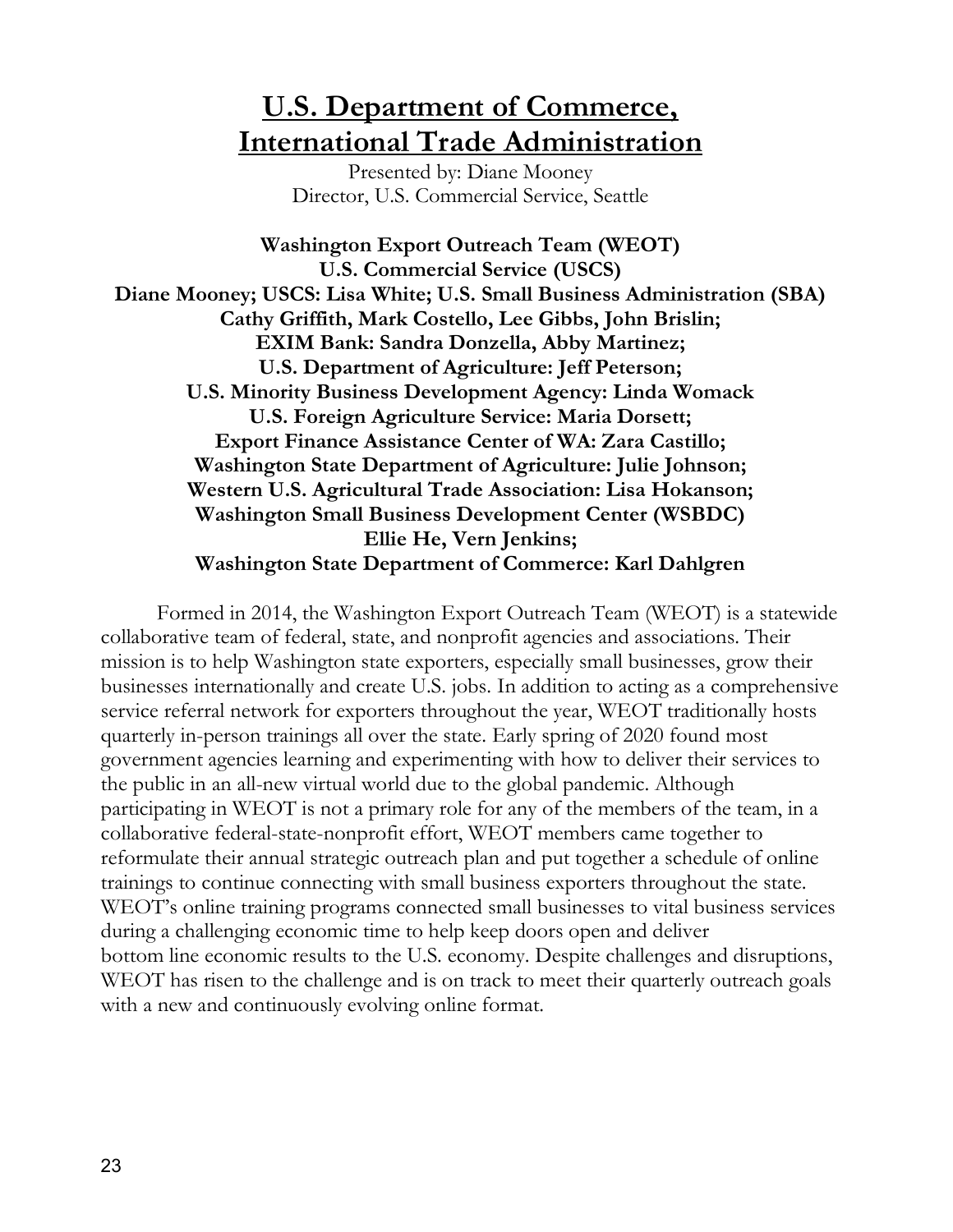# U.S. Department of Homeland Security, Coast Guard

Presented by: RADM Anthony Vogt

## Coast Guard 13th District Public Affairs Team (Russell Tippets, William Colclough, Steven Strohmaier, Michael Clark, Read Levi, Trevor Lilburn)

The Coast Guard 13th District Public Affairs Team needed to create a way to communicate messages of resiliency with Coast Guard members across the Pacific Northwest during the COVID-19 pandemic. The team developed a communication plan utilizing existing Coast Guard social media accounts to support risk communication to develop, implement and monitor an effective action plan for communicating effectively to Thirteenth District Coast Guard active, reserve and auxiliary members, dependents, civilians and contractors to help prepare and adjust the new "normal" lifestyle for individuals and families during response to COVID- 19. Throughout the month of May in 2020, the team helped ensure members were aware of where and how they could access mental health and psychosocial support services and facilitate access to such services.

They showcased supervisors and team leads who were facing similar stress as their members and receiving additional pressures relating to the responsibilities of their role. It is important for supervisors and team leads to implement and lead by example selfcare strategies to mitigate stress. They develop infographics, information, and articles to the workforce daily through coaches and experts to address both emotional and practical support. They assisted with helping families and individuals adjust to the new normal by creating drafted schedules and effectively communicate how important routines are in a daily life through info graphics. They assisted in helping members adjust to teleworking through info graphics on best practices. They also shared simple facts daily on well-being helps to reduce risk stress, anxiety, abuse on family members, and alcohol abuse. Utilizing existing social media accounts resulted in no funds being needed to execute this plan and it was all executed electronically resulted in no harm to the environment.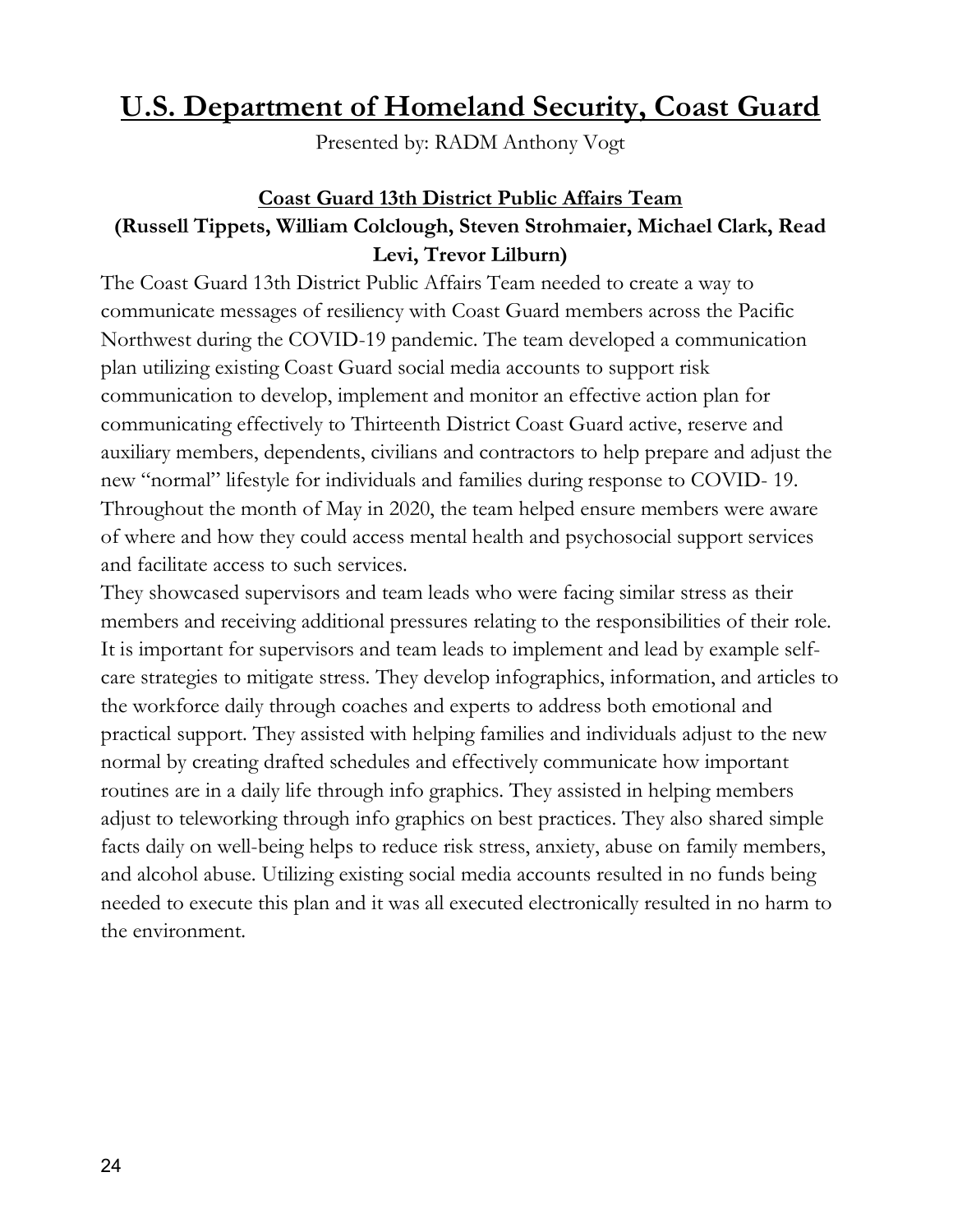USCG Base Seattle COVID-19 Vaccination Team (Khalid Jaboori, Daniel Lindner, Daniel Waddingham, Patricia Green, Kristopher McGhee, Jedidiah Johnson, Jason Rodriguez, Chelsey Ortiz, Macaluso Macaluso, Emmanuel Lopez, Ashkey Sarkisian, Tyler Jaap, Gregory Likhachev, Marten Zagunis, Homero Pandula, Ryan Wolterbeek, Jade McCormick, Kimberly Anderson, Courtney Hunt, Amanda Lassiter, Ivana Odum, Stephanie Heesacker)

This team worked tirelessly to complete required training and plan for the distribution and administration of the vaccine prior to its arrival. They verified multiple roosters to develop a schedule that prioritized our front line operators who were at this highest risk of exposure. Their efficient logistics distribution plan provided vaccines for up to 100 members per day. The team supported over 14 units that included operational commands and staff elements within the Puget Sound area. Ultimately, the team administered 2,640 vaccines, which significantly improved the safety of our personnel and our ability to sustain operational missions.

## The Coast Guard District 13 COVID-19 Incident Management Team \*Coast Guard Team

(CAPT Charles Guerrero, CAPT Nathan Coulter, CAPT Patrick McElligatt, CDR Jeannette Peters, CDR Martin Schell, LCDR Trisha Jantzen, LCDR Kennth Walton, LCDR Nicolas Iannarone, LCDR Patrica Green, LCDR Kent Catlin, LCDR Michelle Foster, LT Mark Leahey, LT Logan Huffman, LT Chad Coppin, LT Bryce Kessler, LT Stephen Hoback, LT Pete Howard, LT Russel Tippets, LT Alana Timulak, LTJG Katie Matha, LTJG Abagail Culp, OSS2 John Eastman, Mr. Bob McFarland, Mr. Ricardo Rodriguez, Mr. Scott Giard, OSCM Chris Schulte, EM1 Aaron Haynes, ME1 Matthew Tommie, SK1 Chad Cruz, YN1 Paul Boyd, MST2 Ted Ohman, YN3 Darin Rogers)

## \*Navy Team

#### (LT Lucy Lu)

The Coast Guard District 13 COVID-19 Incident Management Team has steadily worked to track and manage emergency response readiness and maritime domain health and safety to protect maritime recreation and commerce throughout the 13th Coast Guard District over the course of the worldwide pandemic. This Seattle based team oversaw the execution of workforce mitigation policies, resource allocations, contact tracing programs, administration of vaccines, and COVID-19 testing programs to minimize the impact of COVID-19 on the workforce and the maritime community. Through their work, the Coast Guard has maintained the highest standard of excellence in all missions throughout the Pacific Northwest.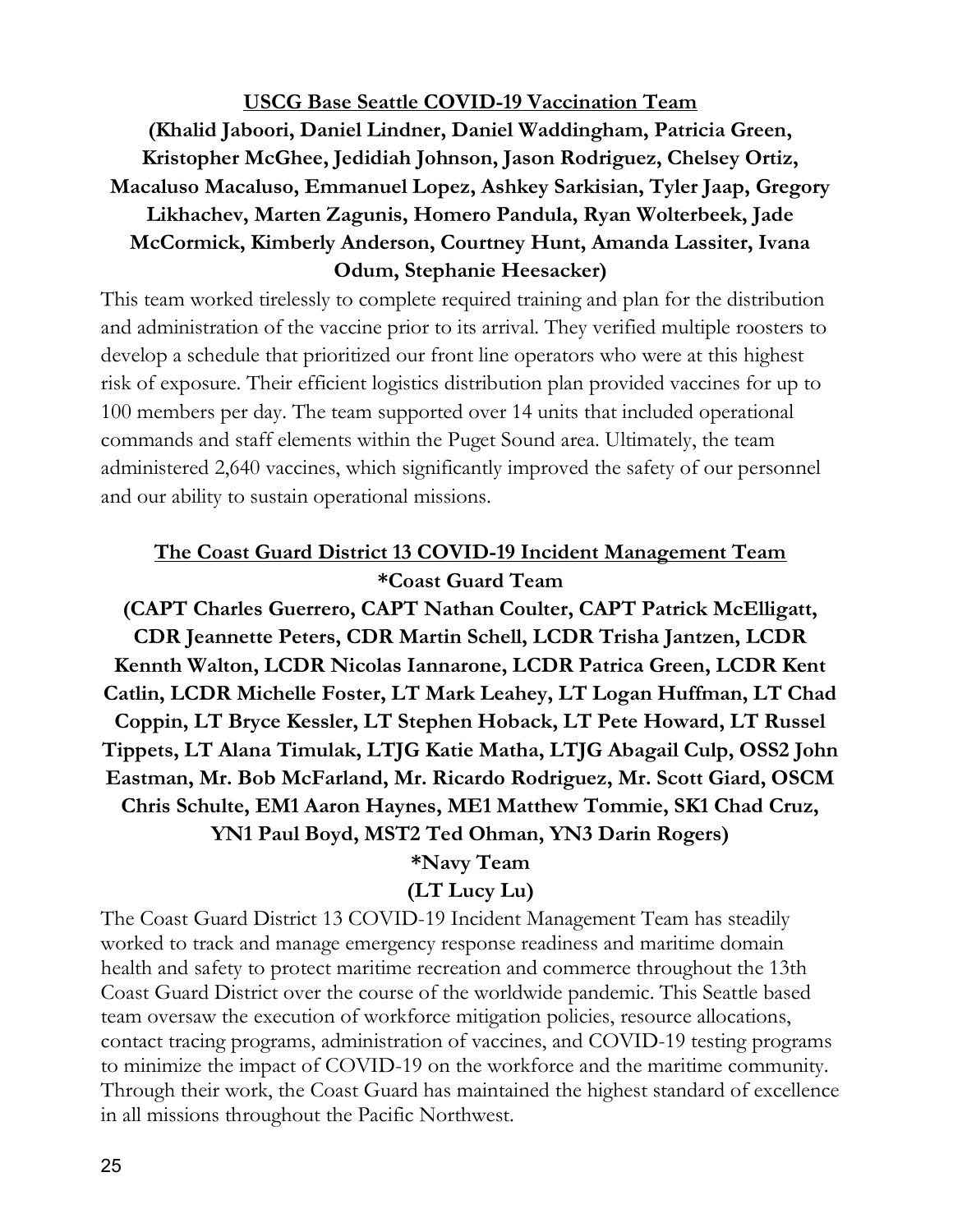# U.S. Department of Human Health and Services, Administration for Children and Families

Presented by: Nikki Hatch Regional Administrator

Paycheck Protection Program Loan Application Virtual Workshops \*Administration for Children and Families (ACF) (Kim Burgess Simms, Mary Myslewicz, Varonica Wagner, Julie James, Charlotte Olsen, Sherly Valdivia, Tim Hill, Nikki Hatch, Cathy Jackson, Sarah Stafford, Paul Noski, Joshua Lee, Sandra Bustamonte , Payton Bordley, Jocelyn Ostrowski, Rylee Maguire, ) \*Small Business Administration (SBA) (Norma Lucero, Al Haut, Frances Padilla, Brent Donnely, Jaime Wood, Marla Trollan, Amy Lea, Jeff Salzer, Sam Goldstein, Kerrie Hurd, Janie Sacco, Nelida Irvine, Irene Gonzales ) \*\*Federal Reserve Bank of San Francisco

(Craig Nolte)

Child care is essential to the functioning of the entire economy, and when the pandemic shut down the economy, small child care businesses were devastated, suffering to stay afloat with fewer kids in care, increased costs in cleaning and staffing, and unpredictable government subsidies. To support these struggling businesses, the Administration for Children and Families Office of Regional Operations in Denver and Seattle partnered with Small Business Administration and Federal Reserve Bank of San Francisco leaders to host Paycheck Protection Program Loan Application Virtual Workshops for child care providers. Approximately 800 providers attended presentations and Q&A sessions with SBA experts from Alaska, Idaho, Oregon, Washington, Montana, Wyoming, Utah, South Dakota, North Dakota, and Colorado. Spanish translation was available and resources were sent out in English, Spanish, and Somali.